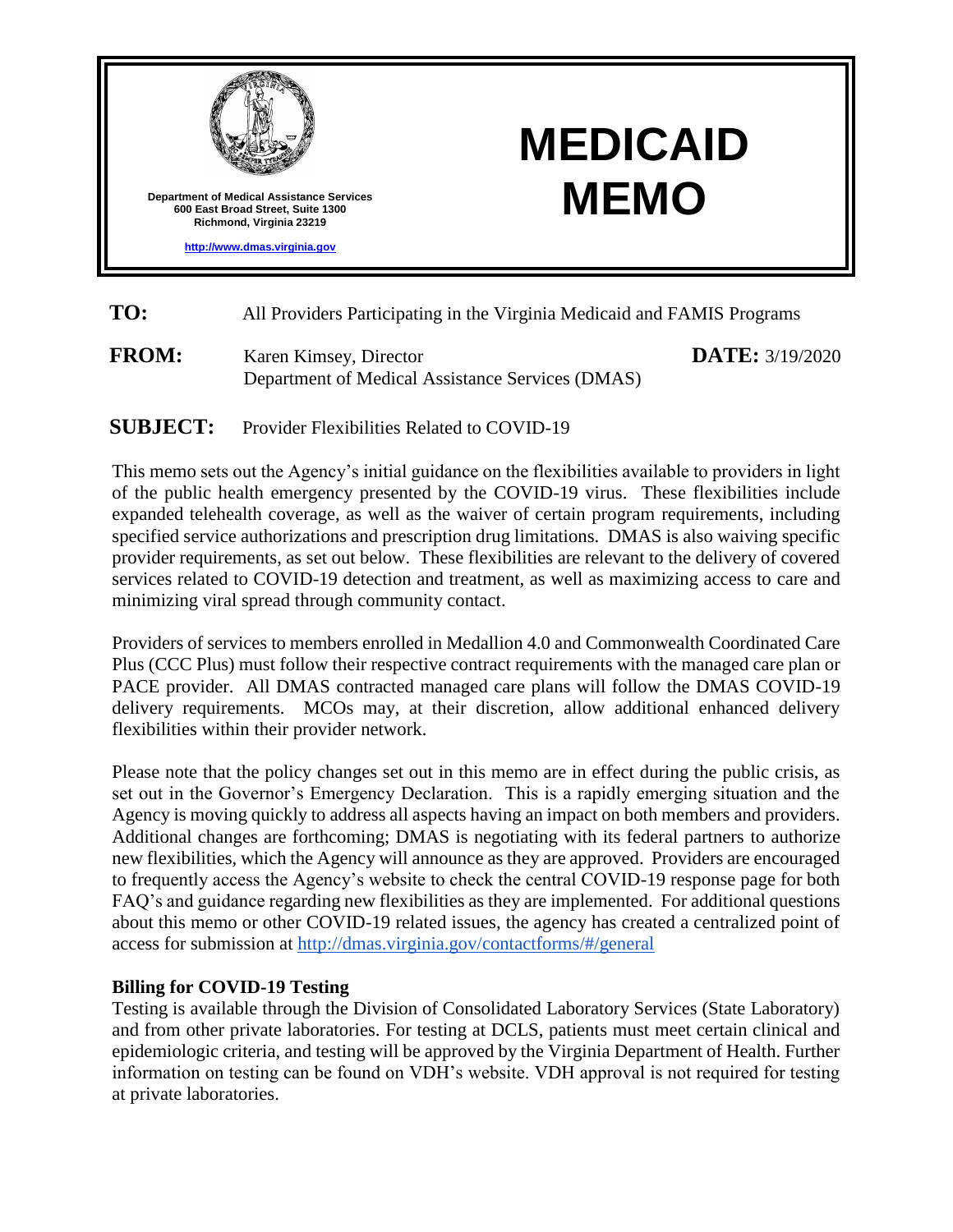VDH-enrolled clinical laboratories and health care facilities may bill DMAS for medically necessary, clinically appropriate COVID-19 lab tests using HCPCS Code U0001 (CDC testing laboratories to test patients for SARS-CoV-2, \$35.91) and U0002 (non-CDC testing for SARS-CoV, \$51.31) with effective dates of service on or after February 4, 2020. DMAS' fee-for-service billing system has been updated to accept the new codes and service authorization is not required. Laboratories will need to be Clinical Laboratory Improvement Amendments (CLIA) certified. DMAS is following the Center for Medicare and Medicaid Services (CMS) guidance for these two services. All Medicaid Managed Care Plans (MCOs) and Medicaid fee for service (FFS) cover COVID-19 testing.

## **Billing for COVID-19 Related Services**

DMAS covers medically necessary services to treat or alleviate symptoms related to COVID-19. The CDC has provided [Official Coding Guidelines](https://www.cdc.gov/nchs/data/icd/ICD-10-CM-Official-Coding-Gudance-Interim-Advice-coronavirus-feb-20-2020.pdf) for health care encounters and deaths related to COVID-19. All Medicaid Managed Care Plans (MCOs) and Medicaid fee for service (FFS) cover medically necessary services to treat or alleviate symptoms related to COVID-19.

## **Coverage of Targeted Services Delivered Via Telehealth**

In order to maximize access to medically necessary services during the current public health emergency, DMAS is expanding coverage of telehealth as a method of service delivery. This is an initial policy memo; the agency is working as quickly as possible to leverage additional needed flexibilities in this area; for example, in the area of remote patient monitoring. Medicaid MCOs may offer additional flexibilities.

"Telehealth services" means the use of telecommunications and information technology to provide access to health assessments, diagnosis, intervention, consultation, supervision, and information across distance for both medical and behavioral health services. Telehealth services includes the use of such technologies as interactive and secure medical tablets, remote patient monitoring, and store-and-forward technologies. When delivering services via telehealth, providers are required to adhere to the same standards of clinical practice and record keeping that apply to other covered services.

During the COVID-19 national emergency and effective immediately, the Office of Civil Rights at the Department of Health and Human Services "will not impose penalties for noncompliance with the regulatory requirements under the HIPAA Rules against covered health care providers in connection with the good faith provision of telehealth during the COVID-19 nationwide public health emergency." This applies to telehealth provided for any reason and does not have to be related to diagnosis and treatment of COVID-19. The full notice and related guidance on acceptable applications can be found [here.](https://www.hhs.gov/about/news/2020/03/17/ocr-announces-notification-of-enforcement-discretion-for-telehealth-remote-communications-during-the-covid-19.html)

DMAS will reimburse for Medicaid-covered services delivered via telehealth where the following conditions are met:

 To the extent feasible under the circumstances, providers must assure the same rights to confidentiality and security as provided in face-to-face services. Providers must ensure the patient's informed consent to the use of telehealth and advise members of any relevant privacy considerations.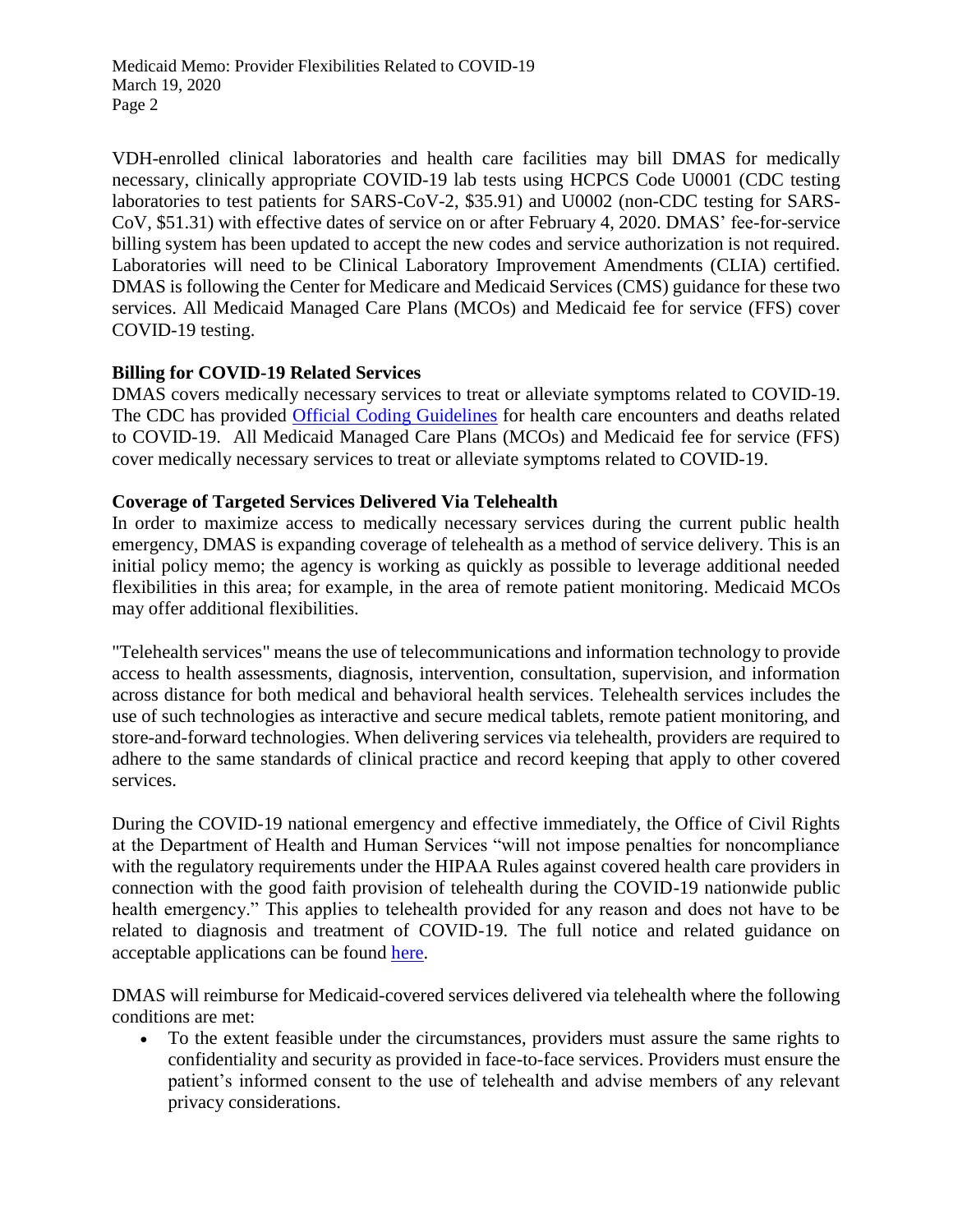- DMAS is waiving the requirement that services delivered via telehealth (real-time, twoway communications) must utilize both audio and visual connection. DMAS is allowing the use of audio connections in addition to audio-visual connections.
- DMAS is waiving the requirement that provider staff must be with the patient at the originating site in order to bill DMAS for the originating site facility fee. These "telepresenters" shall not be required for payment of the originating site fee. Telehealth in the home is discussed more fully below, but no originating site fee shall be paid for telehealth in the home.
- Providers shall submit claims for telehealth services using the appropriate CPT or HCPCS code for the professional service delivered. In some cases, there are existing codes available for certain specifically telehealth-focused services. In others, such as behavioral health, please see the service specific section below for guidance. During the initial phase of the emergency, the Agency will permit providers who have not previously billed for telehealth delivery to bill for covered services delivered via telehealth (including audio and audiovisual) using their usual place of service code as the delivery location, but must document in the member's record the alternative location used and that the service was delivered via telehealth.
- Providers are asked to update their systems and procedures as soon as possible to enable the use of modifiers (GT or GQ) or telehealth POS (02) when billing for services delivered via telehealth. DMAS will require the use of these codes after the initial phase of the emergency is over. Additional information will be included in a future memo.
- Providers using telehealth POS (02) or modifiers for telehealth services covered under the prior policy shall continue to use the modifier GT (via interactive audio and video telecommunications system) or GQ (via synchronous telecommunications system), or POS code (02) when billing for services delivered via telehealth.
- Both services delivered via telehealth and billed using telehealth modifiers, and services delivered via telehealth and billed without modifiers will be reimbursed at the same rate as the analogous service provided face-to-face.
- Providers shall maintain appropriate documentation to support medical necessity for the service delivery model chosen, as well as to support medical necessity for the ongoing delivery of the service through that model of care.

# *Home as Originating Site*

During the current emergency, DMAS will allow the home as the originating site. This is particularly important for members who are quarantined, those who are diagnosed with or demonstrating symptoms of COVID-19, or those who are at high risk of serious illness from COVID-19. Clinicians shall use clinical judgment when determining the appropriate use of home as the originating site. No originating site fee shall be paid for telehealth in the home.

# *Telehealth in the Delivery of Behavioral Health Services*

DMAS will allow for telehealth (including telephonic) delivery of all behavioral health services with several exceptions. Services that will be allowable via telehealth include:

- Care coordination, case management, and peer services
- Service needs assessments (including the Comprehensive Needs Assessment and the IACCT assessment in mental health and the Multidimensional Assessment in ARTS) and all treatment planning activities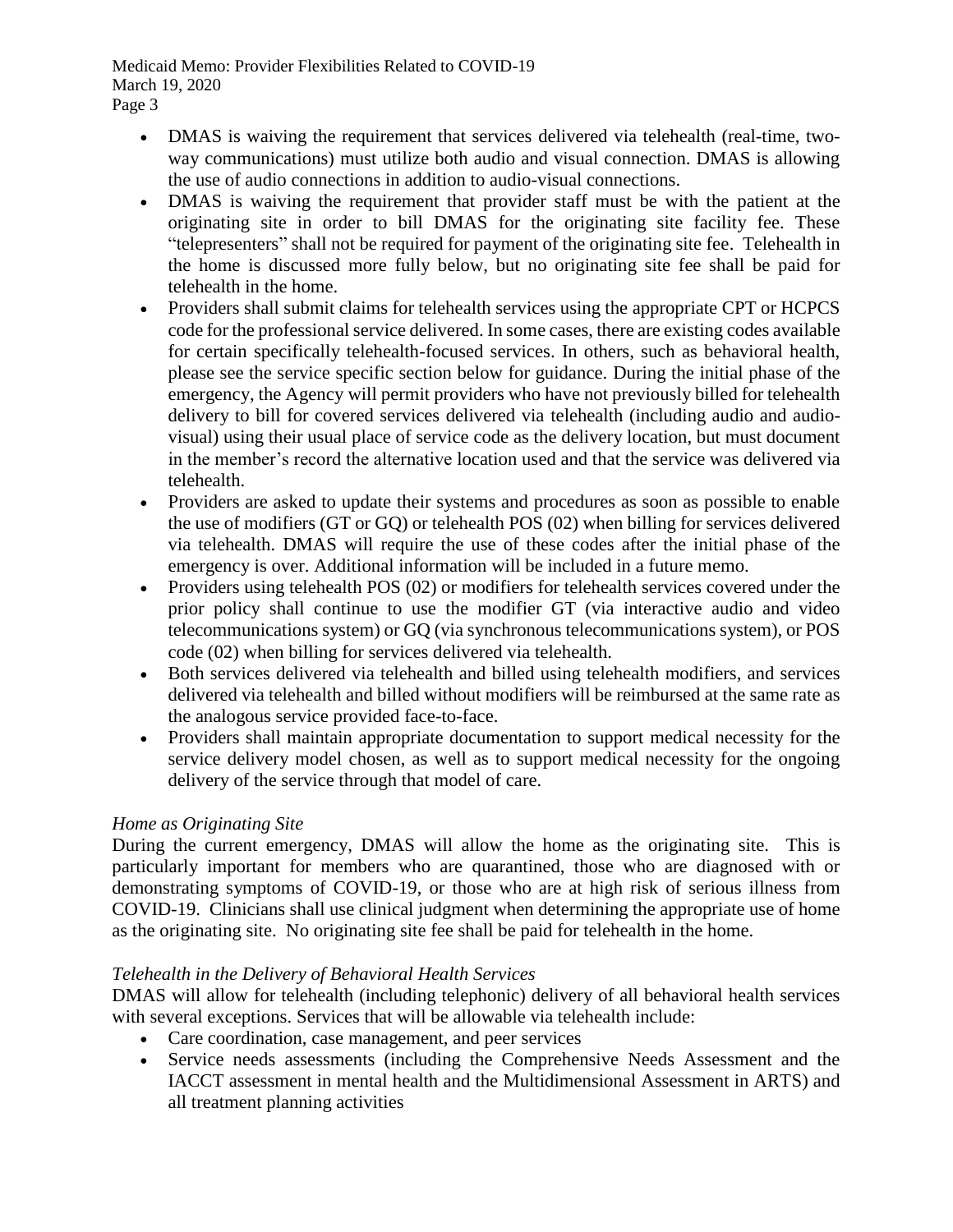- Outpatient psychiatric services
- Community mental health and rehabilitation services
- Addiction Recovery and Treatment Services

The per diem rates for therapeutic group homes, psychiatric residential treatment facilities, and inpatient psychiatric hospitalization will not be billable through telehealth; however, within these services, activities including assessments, therapies (individual, group, family), care coordination, team meetings, and treatment planning are allowable via telehealth.

As stated above in the general guidance and until otherwise notified, behavioral health providers delivering services via telehealth (including telephonic communications) shall simply bill and submit a claim as they normally would in their regular practice. The Place of Service (POS) that the provider usually bills should remain the same and no modifiers shall be necessary in order to minimize systems errors during this critical time. Providers shall maintain appropriate documentation to indicate the mode of delivery and to support medical necessity for the ongoing delivery of the service through that model of care. As noted above in the general guidance, providers should move to systems changes to allow Place of Service Codes (02) to reflect telehealth delivery as this will be required at a future date.

## **Early Intervention Services**

Early Intervention (EI) providers are permitted to use telehealth or remote care delivery for all ongoing services to include developmental services, physical therapy, occupational therapy, and speech-language pathology to include monitoring of successful program and instructional implementation, coaching, treatment teaming and service plan development. Assessments for new cases can be done on a limited basis in person or using synchronous telehealth technologies at the discretion of the local service provider with the child and families consent.

## **Requirements for Member Co-payments (Applicable across MCOs and FFS)**

This section applies to any out of pocket costs in Medicaid and FAMIS: All member co-pays have been suspended, effective March 13, 2020. No co-pays will be collected from any Medicaid or FAMIS member in order to encourage all members to seek needed medical care and treatment.

## **Pharmacy Benefit Changes in Response to COVID 19**

Effectively immediately, the Fee-for-Service and Medicaid managed care health plans will:

- 1) Suspend all drug co-payments for Medicaid, FAMIS and FAMIS Moms members,
- 2) Cover a maximum of a 90-day supply for all drugs **excluding** Schedule II drugs. In Virginia, Schedule II drugs include most opioids, amphetamines, methylphenidate, etc. A complete list of Schedule II drugs can be found at <https://law.lis.virginia.gov/vacode/title54.1/chapter34/section54.1-3448/> .
- 3) Suspend refill "too soon" edits for all drugs prescribed for 34 days or less. Drugs dispensed for 90 days will be subject to a 75% refill "too-soon" edit. Patients will only be able to get a subsequent 90 day supply of drugs after 75% of the prescription has been used (approximately day 68).
- 4) Federal and State law prohibit the early refilling of Schedule II drugs except in the case of an emergency. Pharmacists should refer to Virginia Board of Pharmacy's guidance for emergency fill procedures.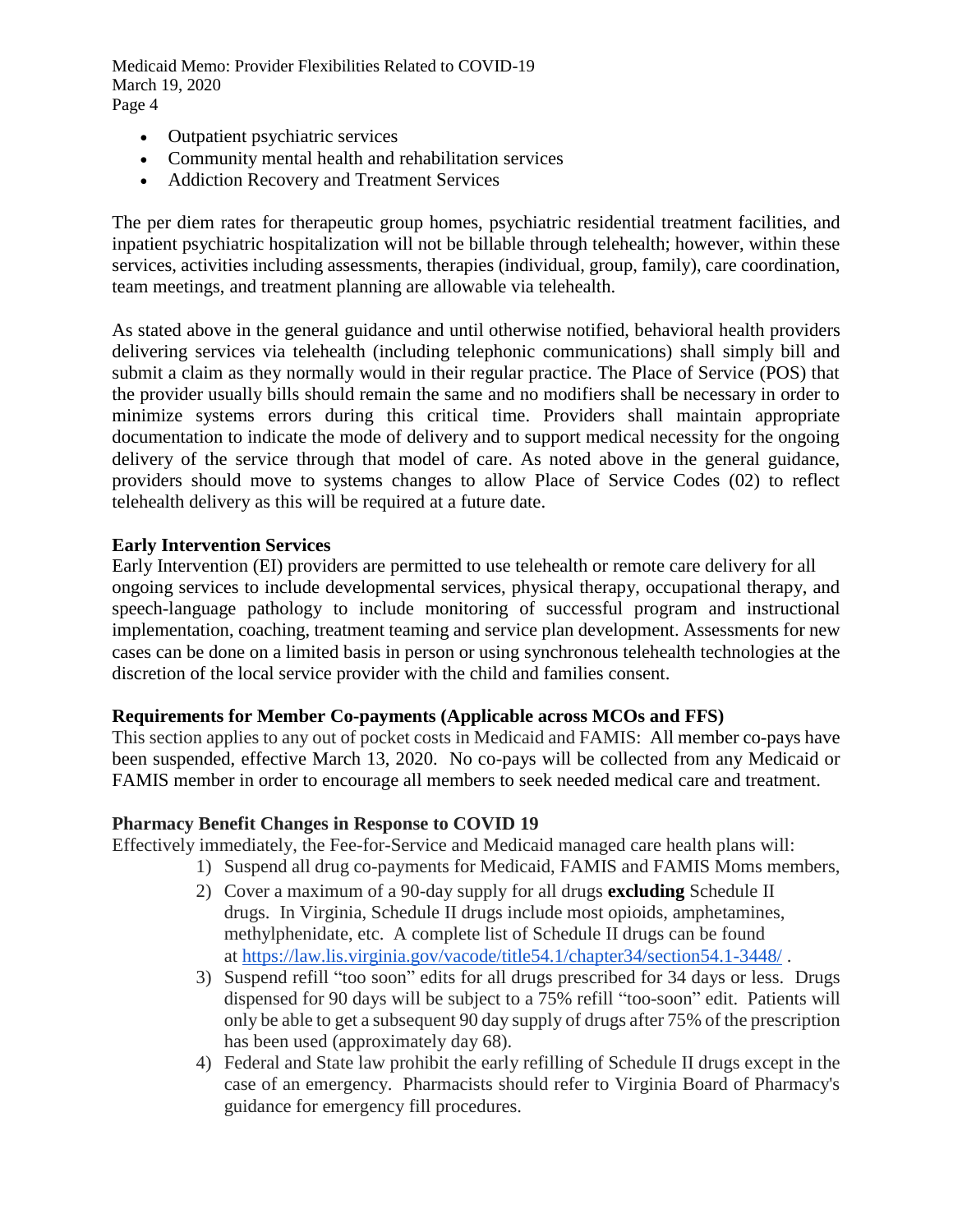Pharmacists and prescribers must continue to comply with all applicable state and federal laws and regulations related to the prescribing and dispensing of controlled substances. Pharmacists are encouraged to review the Virginia Board of Pharmacy's **[Emergency Provisions for Pharmacists](https://www.dhp.virginia.gov/pharmacy/news/PharmacyCoronavirusInformation3-13-2020.pdf)  [During the COVID-19 Declared Emergency](https://www.dhp.virginia.gov/pharmacy/news/PharmacyCoronavirusInformation3-13-2020.pdf)** for additional guidance.

## **Waiving Service Authorization Requirements on Select Services**

Providers are required to submit for service authorization review any new request for services and requests for changes in services (such as an increase or decrease).

Please see Attachment B for a full list of services for which service authorization is being extended or waived.

Please note that DME providers may deliver up to a two (2)-month supply at a time (60 days) during the response to the COVID-19 pandemic. DME providers are instructed to bill in monthly increments with the anniversary date (30 days at a time). Providers will be required to keep records of patient/caregiver contact to determine the appropriate need for supplies during each 60-day period if it is determined a second 60-day supply period is needed. Providers are also required to maintain the normal delivery ticket documentation and proof of delivery.

## **Suspension of Out-of-Network Requirements (Applicable to Medallion and CCC Plus)**

DMAS has asked MCOs to relax out-of-network authorization requirements as appropriate and to pay the Medicaid fee schedule, in order to expedite needed care for members.

## **Face-to-Face Service Delivery Guidance for All DMAS-Covered Services:**

DMAS is issuing the following recommendations to assist agencies, health care organizations, and providers, and to assure that members continue to receive necessary interventions.

- All providers shall limit the amount of face-to-face contacts with members. If a provider, member, caregiver, and or anyone in home or facility is experiencing symptoms of a medical illness, all face-to-face contact shall be minimized or avoided.
- All face-to-face requirements including assessments, reassessments, and service delivery are waived for all members residing in the community, with the exception of instances when there is concern for the member's health safety and welfare. Face-to-face meetings shall be replaced with phone calls with members and/or documentation from providers.
- Existing face-to-face requirements continue to apply in cases where there is a compelling concern for the member's health, safety and welfare based on the professional judgement of licensed staff.

# **Waiver Face-to-Face Requirements – CCC Plus Managed Care Program**

- *For CCC Plus members in nursing facilities*
	- o All face-to-face requirements including initial health risk assessments, reassessments (both scheduled and triggering), interdisciplinary care team meetings, and care planning meetings are waived. Face-to-face meetings shall be replaced with phone calls with the member, family/authorized representatives, nursing facility staff and/or documentation, e.g., copy of most recent minimum data set or other available member records. Details on how the information was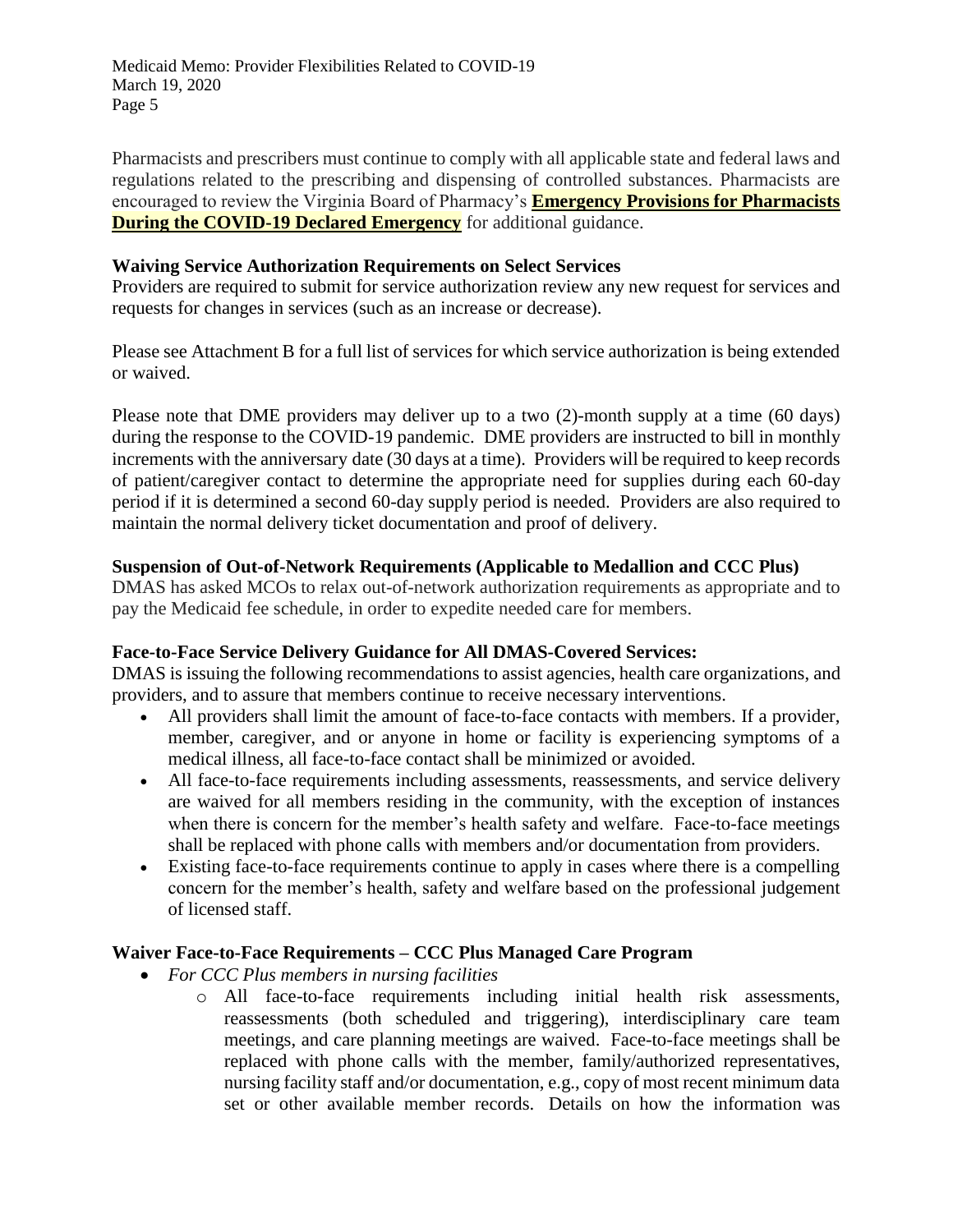> obtained in lieu of the face-to-face meeting must be documented within the member's record.

- *For CCC Plus members residing in the community*
	- o With the exception of instances when there is concern for the member's health, safety, and welfare, all face-to-face requirements including health risk assessments, reassessments (both scheduled and triggering), interdisciplinary care team meetings, and care planning meetings are waived. Face-to-face meetings shall be replaced with phone calls with members and/or documentation from providers. Face-to-face requirements may be waived for all CCC Plus members residing in the community if the member's health, safety, and welfare is maintained by authorized services and information can be received by using an alternate method in lieu of the face-to-face meeting. Details on how the information was obtained in lieu of the face-to-face meeting must be documented within the member's record.
	- o Existing face-to-face requirements continue to apply in cases where there is a compelling concern for the member's health, safety, and welfare based on the professional judgement of licensed staff.
- *Quality Management Reviews (QMRs)*
	- o All QMR reviews will be desk audit only. All needed materials will be requested from the provider to conduct the review. Providers will be allowed flexibility in instances where they have limited staff to submit records.
- *Annual Level of Care Evaluations (LOCERI)*
	- o All face-to-face requirements to conduct the annual level of care evaluations (LOCERI) are waived. This waiving of face-to-face requirement is for both past due and currently due level of care evaluations. For CCC Plus Waiver members who have had a face-to-face assessment (initial or reassessment) between October 1, 2019 and March 12, 2020, the information from this assessment may be used to submit LOCERI data in lieu of the face-to-face meeting to complete and submit the annual level of care evaluation.
- *Documentation*
	- o Providers shall document in their records the member's verbal consent, authorization, and confirmation of participation. The provider shall obtain written signatures within 45 days after the end of the emergency.

# **Programs of All-Inclusive Care for the Elderly (PACE)**

All PACE providers must follow infection control requirements per 42 CFR 460.74, including implementing infection control plans for each PACE site and for each participant's residence. PACE providers should monitor the CDC website and CMS Emergency Preparedness and Response Operations for the latest guidance and resources.

PACE should follow CDC guidelines for preventing the spread of COVID-19 among participants and staff [\(https://www.cdc.gov/coronavirus/2019-ncov/healthcare-facilities/index.html\)](https://www.cdc.gov/coronavirus/2019-ncov/healthcare-facilities/index.html); however PACE sites are reminded that they are responsible for continuing to provide all required Medicare and Medicaid covered services including serving participants in their home as well as taking precautions to prevent the spread of COVID-19. Should there be instances where a PACE provider needs to implement strategies that do not fully comply with CMS PACE program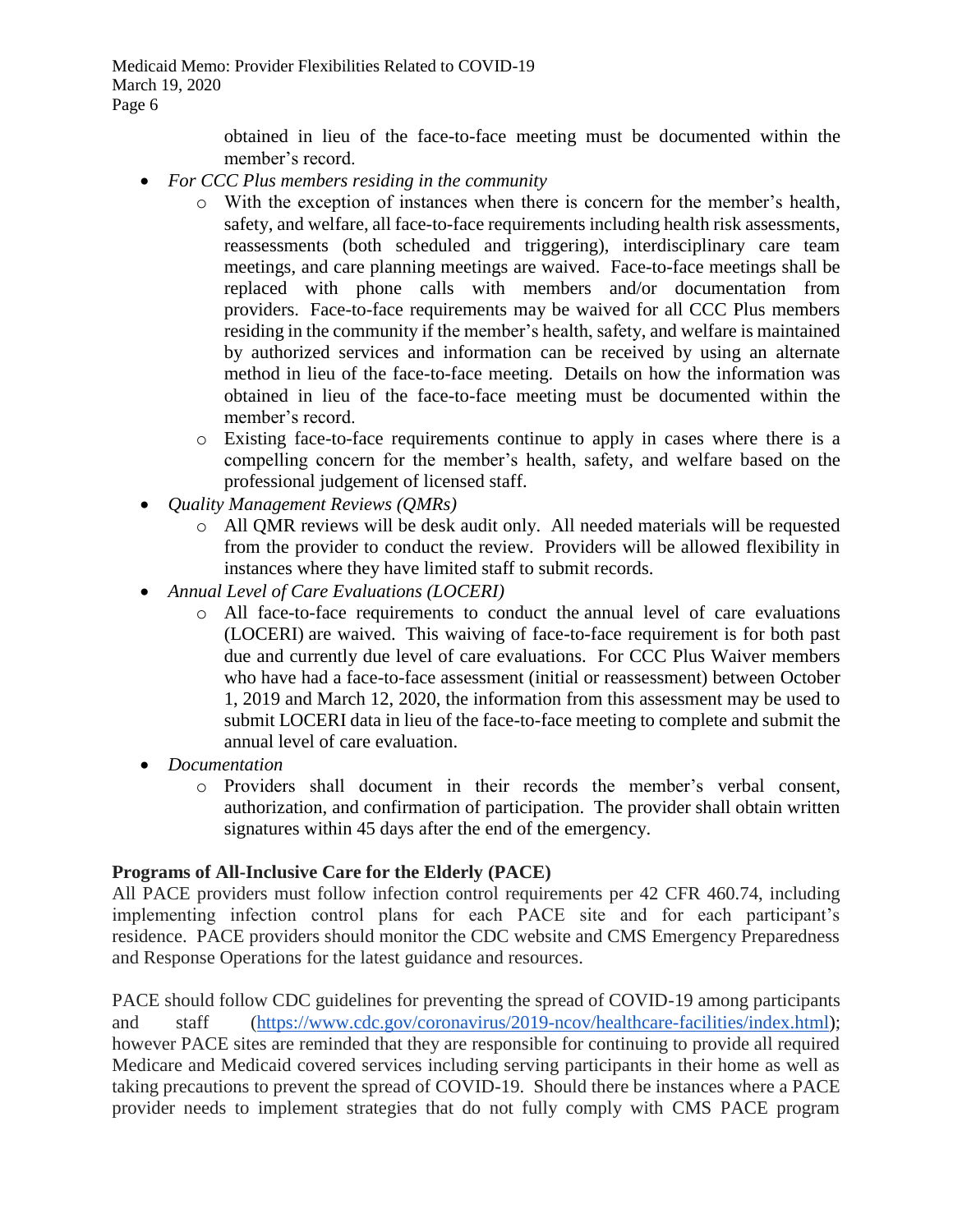requirements in order to provide services to participants, CMS will take those situations into consideration when conducting monitoring or oversight activities. All PACE sites must document the rationale for any change in procedures.

PACE sites may use remote technology (telehealth options) as appropriate for participant assessments, care planning, monitoring, community and other activities that would normally be provided as a face to face service. CMS will provide PACE sites with notification when alternate processes should be discontinued.

# **CCC Plus Waiver**

- *Face-to-face visits:* 
	- o For CCC Plus Waiver members, face-to-face Agency RN and Services Facilitation (SF) visit requirements are waived with the exception of instances when there is concern for the member's health, safety, and welfare. This includes agency-directed RN supervisory visits and SF routine and reassessment visits. Face-to-face meetings shall be replaced with phone calls or virtual communication (telehealth) with members and documentation by providers. **Visits to initiate services must be conducted face-to-face in order to ensure adequate service plan development**.
- *Documentation*
	- o Required DMAS forms shall be used to document the interaction during these phone calls. Documentation of visits conducted through telehealth must meet the standards required for face-to-face visits**.**
	- o Providers shall document in their records the member's verbal consent, authorization, and confirmation of participation. The provider shall obtain written signatures within 45 days after the end of the emergency.
	- o Providers shall use existing procedure codes when billing for telehealth visits.
- *CCC Plus Waiver Service Authorization Extension*
	- o To ensure continuity of care for members, service authorizations for certain CCC Plus waiver services will be extended. All personal care, respite, private duty nursing (PDN), and Personal Emergency Response Systems (PERS) service authorizations with end dates between March 12, 2020 and May 31, 2020 will be extended by two months. Providers may still submit service authorization requests during this time period. PDN providers shall continue to be responsible for obtaining MD orders for services**.**

# **Developmental Disability Waivers**

# *Face-to-Face visits:*

- *Face-to-face visits by Support Coordinators*
	- o Requirements for face-to-face visits by support coordinators will be suspended until the end of the emergency. In the interim, it is expected that Support Coordinators will conduct telephonic check-ins and request the same updates as would be gained during a face-to-face visits regarding, health, safety and satisfaction with services.
	- o For all of these "visits", providers shall document a reference to COVID-19 so that future auditors will be reminded of these allowances made during this time frame.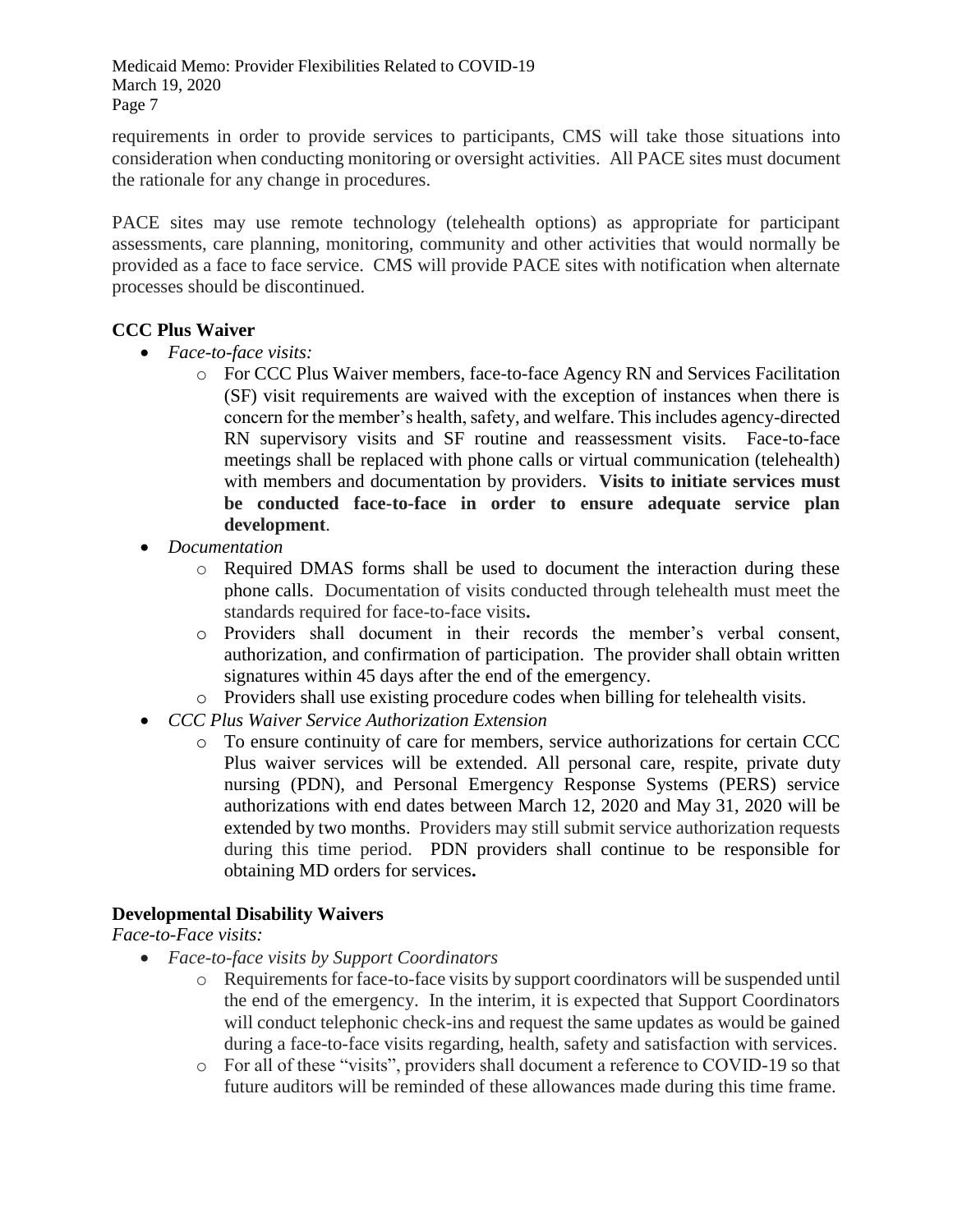- *QMR visits*
	- $\circ$  OMR on-site visits will be suspended until the end of the emergency. In the interim, QMR will conduct desk audits.
- *NCI survey visits*
	- o NCI Survey visits have been suspended for the next 30 days and will be reevaluated at that time.
- *Telehealth support*: Telehealth is generally provided through electronic video chat that is HIPAA compliant; if video is not available, the SIS, VIDES, annual plan meetings, and case management visits may be completed telephonically during the emergency.
	- o DMAS and DBHDS support the completion of annual plan meetings, case management visits, the VIDES and the SIS via telehealth or telephone until the end of the emergency.
- Telehealth/telephonic support for Therapeutic Consultation will be accepted for those activities within Therapeutic Consultation that do not require direct intervention by the behaviorist.

# *Signatures:*

- Support Coordinators, including those private entities contracted with a CSB, can certify that signatures normally required for consent, authorization, and confirmation of participation, were verified verbally by the case manager with written consent gained within 45 days after the end of the emergency.
	- o Documentation should include the name of the person who gave verbal consent, the date verbal consent was given, what was consented to, as well as alternatives to what was discussed.
- The services facilitator can certify that signatures normally required for agreement, consent, and authorization for consumer-directed services have been verified verbally by the service facilitator/case manager with written consent gained within 45 days after the end of the emergency.
	- o Documentation should include the name of the person who gave verbal consent, the date verbal consent was given, what was consented to, as well as alternatives to what was discussed.

# *Slots:*

 No slots will be rescinded or lost during the emergency. DMAS will begin reviewing Retain Slot Requests once the emergency has ceased and the normal reviews will be continued from the point in the individual's process prior to the emergency.

# *Service Authorization:*

- Service Authorizations may be retroactively approved for up to 10 calendar days until the end of the emergency.
- Service authorization will prioritize authorizations for In-home Supports, Personal Assistance, Companion, Group Day, and Crisis services to meet the need during the state of emergency.

# *Provider Operations*:

- A provider cannot provide a service for which they do not have a license or provider participation agreement.
- As long as staff are deemed competent according to the DSP competency standards and this is documented, training can be expedited.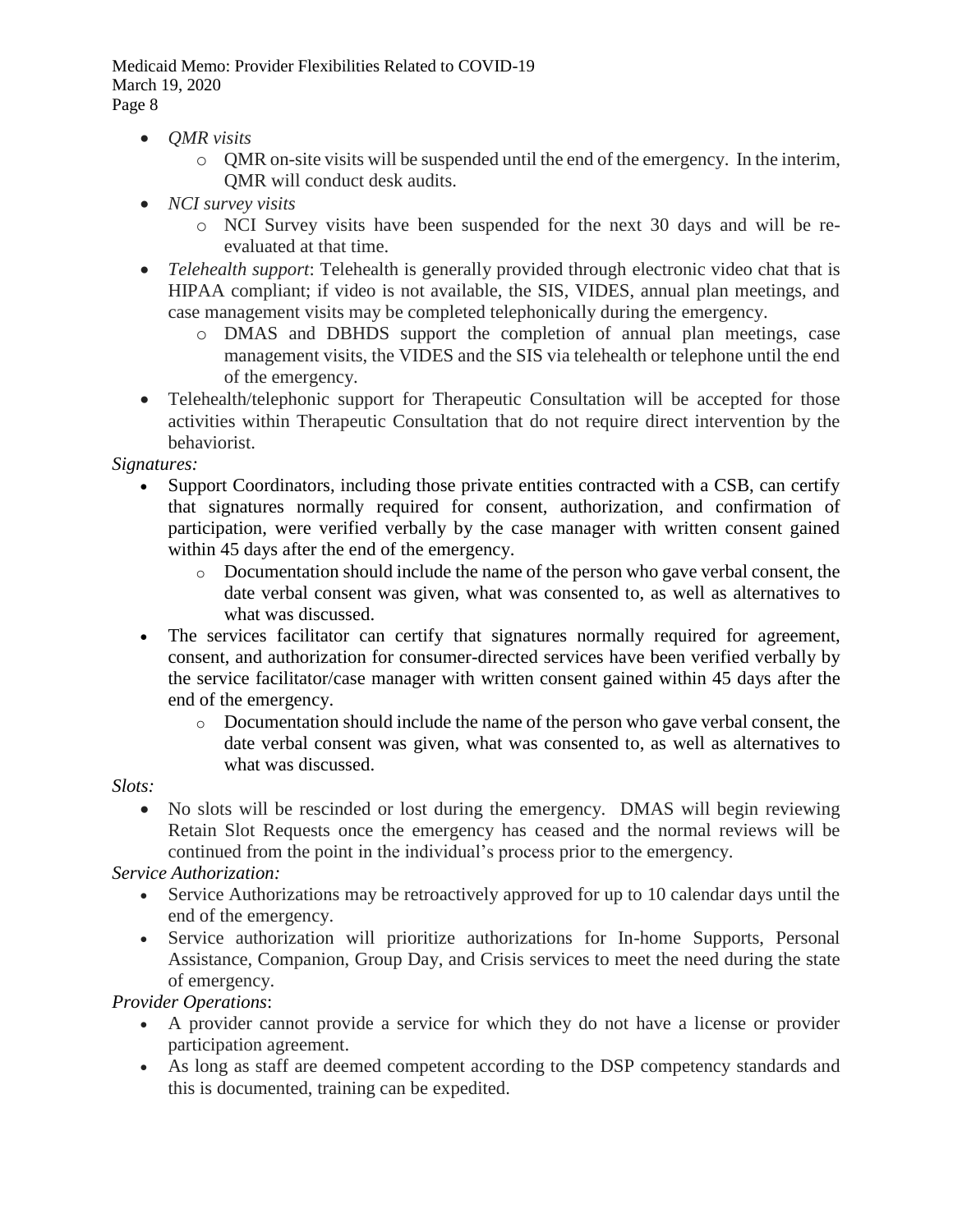# **Group Homes and Community Engagement/Day Support**

*Service Authorizations*

- Service authorizations will be retroactively approved for up to 10 days until May 1, 2020. This will be re-evaluated at the end of April to determine if there is a continuing need.
- Service authorization will prioritize authorizations for in-home, personal care, companion, group day, and crisis services to meet the need during the state of emergency.

## **Electronic Visit Verification (EVV)**

EVV requirements remain in effect for agency and consumer directed personal care, respite, and companion services. In order to ensure prompt and proper payment for services provided to members during the emergency declaration, DMAS will continue paying claims regardless of the status of EVV data on the provider's claims until June 30, 2020. This applies to services provided through fee for service, Commonwealth Coordinated Care Plus (CCC Plus) and Medallion 4.0 managed care plans.

## **Behavioral Health Services (Applicable across MCOs and FFS)**

DMAS will schedule a weekly call with provider associations, MCOs, DBHDS, and invited stakeholders during the emergency period to provide ongoing updates and receive feedback on system functioning.

Provider qualifications, licensure requirements, and the structure of the services shall remain intact. That is, QMHPs, Supervisees, and Residents must remain working under the direction of an LMHP and BCBA®/BCaBA® must provide supervision to unlicensed staff (i.e. technicians). Within the ARTS program, CSAC and CSAC-Supervisees must remain working under the direction of licensed providers authorized by the Board of Counseling. Provider Types allowed to bill for Medicaid services will remain the same regardless of the delivery method (face to face vs. telehealth). Providers would continue to utilize the current service and billing National Provider Identifier (NPI) numbers as they are now regardless of the mode of delivery of care and should proceed with efforts to include Place of Service (02) Codes to indicate telehealth delivery as these will be required at a future date.

For any services *without* specific guidance below:

- Face-to-face services shall not be required, but documentation shall justify the rationale for the service through a different model of care.
- Providers shall maintain appropriate documentation if the plan to provide or continue care deviates from the normal protocol or plan of care.
- Current service authorization requirements remain the same.

## *Specific Service Considerations & Limitations*

- Therapeutic Day Treatment (TDT), Intensive In-Home Services (IIH), Mental Health Skill-Building, Behavioral Therapy, Intensive Community Treatment and Psychosocial Rehabilitation.
	- o Service delivery may be provided outside of the school setting, office setting, or clinic setting for the next 60 days.
	- o Face-to-face services shall not be required, but documentation shall justify the rationale for the service through a different model of care.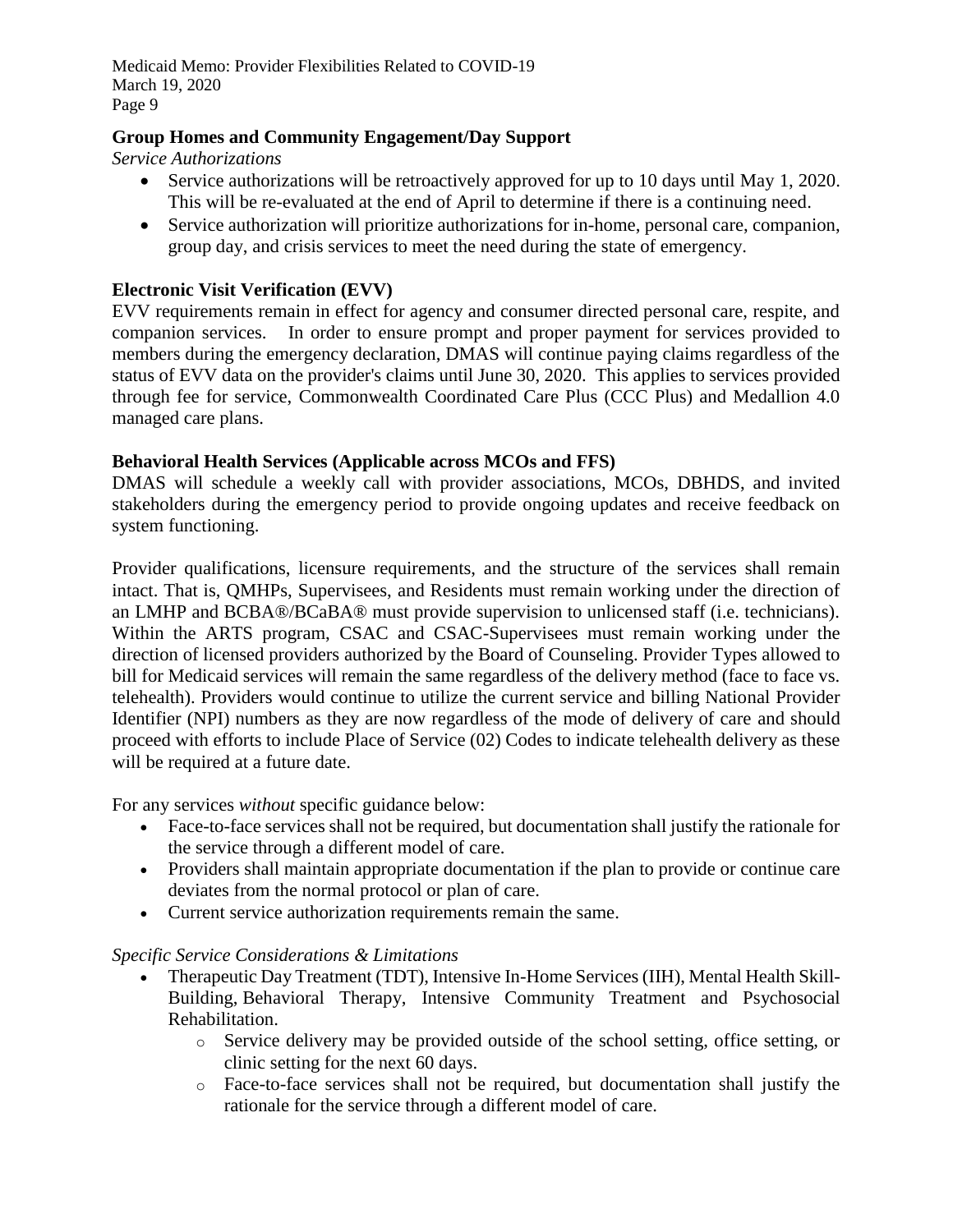- o Providers shall maintain appropriate documentation if the plan to provide or continue care deviates from the normal protocol or plan of care.
- o For youth participating in both TDT and IIH, TDT should not be used in the home as this would be a duplication of services.
- o These services shall not be provided to a group of individuals at the same time and location (with the exception of family members/kinship in the same location) so as to promote containment of COVID-19 infection.
- o For new services, a prior authorization request is required to verify medical necessity and appropriateness of the service delivery model.
- o The prior authorization request for new services will be used to track which members are continuing to receive these services, assess the appropriateness of the services being delivered via different modes of treatment, and to determine if this is an appropriate service to meet the member's needs.
- o If the provider is only providing services through telephonic communications, the provider shall bill a maximum of 1 unit per member per day, regardless of the amount of time of the phone call(s).
- o As the situation evolves regarding COVID-19, DMAS will re-evaluate the need for prior authorization of services.
- *Day Treatment/Partial Hospitalization Programs for Adults*
	- o Face-to-face services shall not be required for reimbursement of the services, but documentation shall justify the rationale for the service through a different model of care.
	- o Providers shall maintain appropriate documentation if the plan to provide or continue care deviates from the normal protocol or plan of care.
	- o If providers are unable to provide the minimum amount of services required for the reimbursement of PHP/IOP, providers may bill behavioral therapy, assessment, and evaluation codes.
	- o Providers will not be required to discharge members from the service if the provider is billing outpatient services rather than PHP or IOP codes.
- *Psychiatric Inpatient Hospitalizations*
	- o The requirement for prior authorization remains in place.
	- o Therapy, assessments, case management, team meetings, and treatment planning may occur via telehealth.
- *IACCT Assessment, Psychiatric Residential Treatment Facility, and Therapeutic Group Homes*
	- o The requirement for prior authorization remains in place.
	- o IACCT Assessments may occur via telehealth or telephone communication.
	- o IACCT Assessments may be completed by out-of- network providers, but these individuals must be an independent evaluator separate from the residential facility.
	- o Therapy, assessments, case management, care coordination, team meetings, and treatment planning may occur via telehealth.
- *Psychiatric Inpatient and Residential Levels of Care*
	- o For members in residential levels of care (including therapeutic group homes), medical necessity for continuation of care may be waived if the individual is unable to transition to lower levels of care due to COVID-19 and quarantines.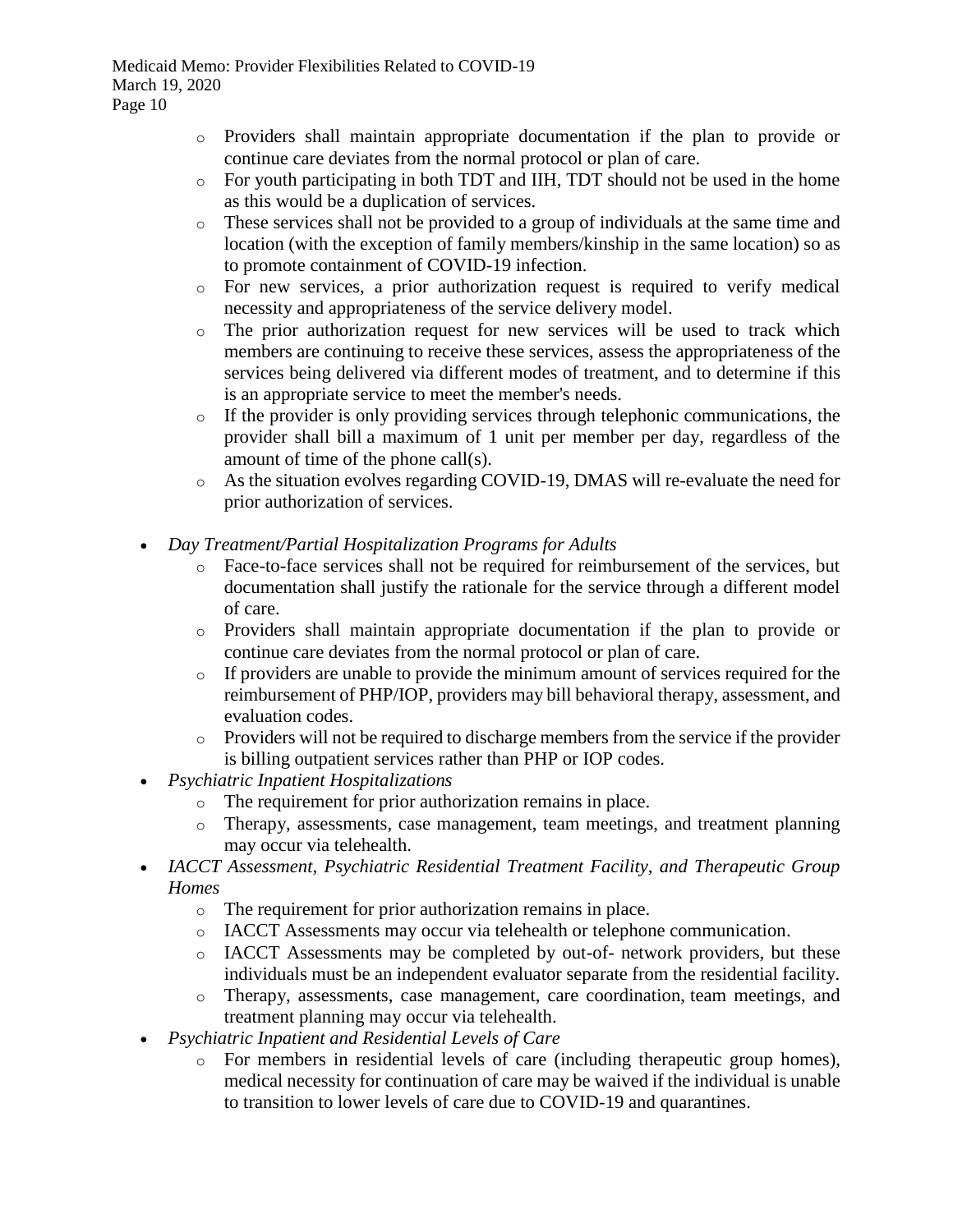## **Addiction and Recovery Treatment Services (ARTS)**

- *ASAM 2.1 and 2.5 Intensive Outpatient and Partial Hospitalization Programs*
	- o Managed Care Organizations will allow up to 14 days after the start of a new service or after the expiration of an existing authorization for a service authorization request to be submitted from the provider to the MCO.
	- o Face-to-face services shall not be required, but documentation shall justify the rationale for the service through a different model of care.
	- o Providers shall maintain appropriate documentation if the plan to provide or continue care deviates from the normal protocol or plan of care.
	- o If providers are unable to provide the minimum amount of services required for the reimbursement of PHP/IOP, providers may bill psychotherapy, assessment, and evaluation codes.
	- o Providers will not be required to discharge members from the service if the provider is billing outpatient services rather than PHP or IOP codes.
- *ASAM Levels 3.1 and Above*
	- o Face-to-face services shall not be required, but documentation shall justify the rationale for the service through a different model of care.
	- o Providers shall maintain appropriate documentation if the plan to provide or continue care deviates from the normal protocol or plan of care.
	- o Therapy, assessments, case management, care coordination, team meetings, and treatment planning can occur via telehealth or telephonic consults.
	- o Providers shall maintain appropriate documentation if the plan to provide or continue care deviates from the normal protocol or plan of care.
	- o For members in ASAM Level 3.1 and above, medical necessity for continuation of care may be waived if the individual is unable to transition to lower levels of care due to COVID-19 and quarantines.

## **Opioid Treatment Programs (OTP) and Preferred Office Based Opioid Treatment (OBOT) Services**

Individuals with Opioid Use Disorder (OUD) may have high-risk co-morbidities such as chronic obstructive pulmonary disease (COPD), cirrhosis, or HIV that may increase the risk of severe disease related to COVID-19. In light of the potential risk of exposure to COVID-19, as well as barriers to accessing treatment due to illness, quarantine, and risk of serious illness, we ask providers and staff to exercise clinical judgment and to prioritize the continuation of members' medication for treatment of OUD.

## *Recommendations for Reducing Transmission*

Please follow the guidance issued by the Department of Behavioral Health and Developmental Services (DBHDS), the Centers for Disease Control (www.cdc.gov/COVID19) as well as the Substance Abuse and Mental Health Services Administration (SAMHSA) and the Virginia Department of Health.

## *Back-Up Staff*

Preferred OBOTs, OTPs, in-network buprenorphine waivered practitioners, and behavioral health clinicians shall be prepared in the case of staff illness, including making arrangements for back-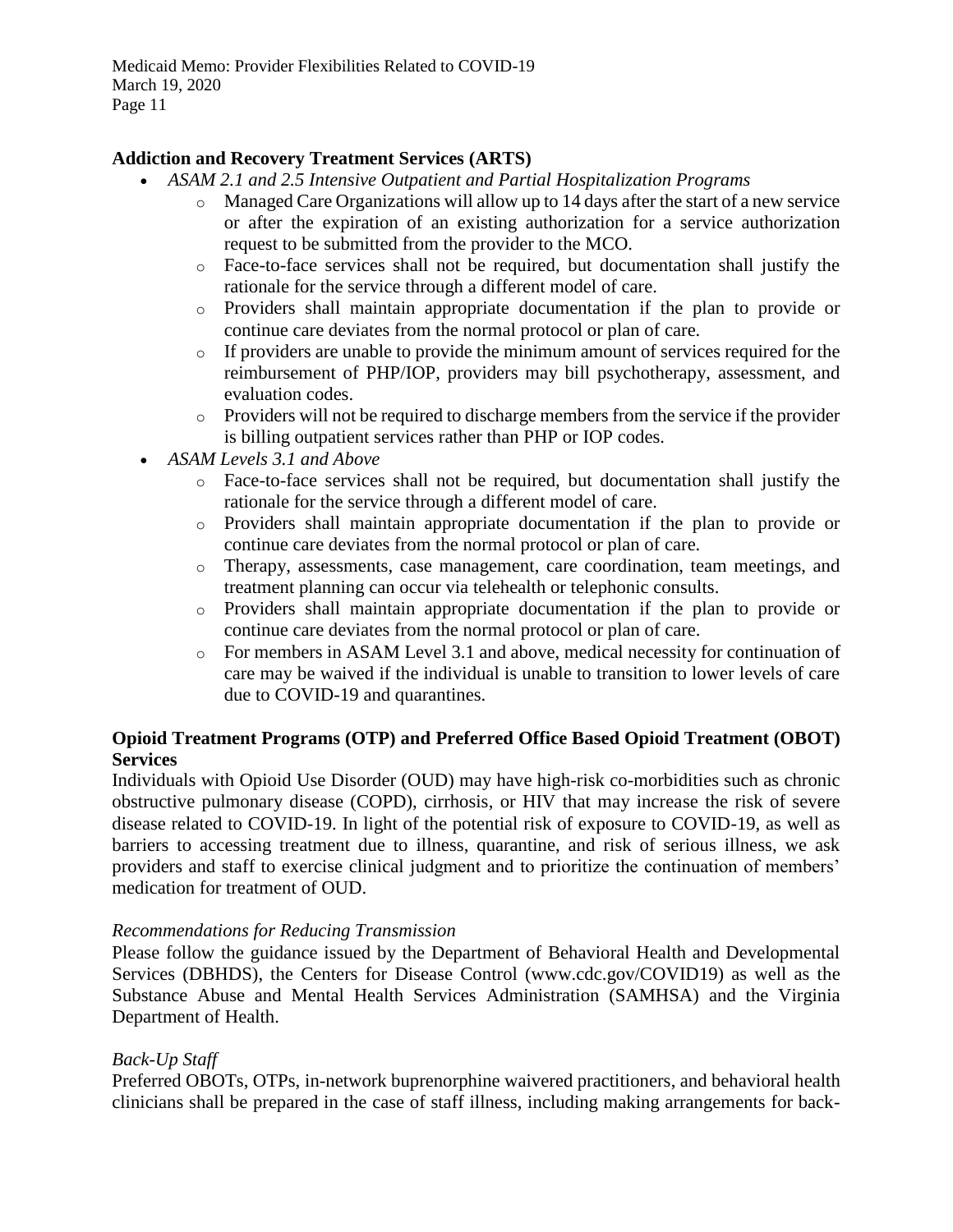up prescribers and behavioral health clinicians. DMAS recommends making arrangements in advance and ensuring in-network back-up providers are available for each Medicaid MCO or Magellan of Virginia for fee-for-service member. If an in-network provider is not available for a member, providers shall contact MCO Network Relations staff.

## *Counseling and Other Requirements*

During the Governor's State of Emergency, DMAS is allowing the counseling component of Medication Assisted Treatment (MAT) to be provided via telehealth or telephone communication. If an OBOT or OTP member is unable to participate in counseling services due to COVID-19, DMAS will not penalize the OBOT or OTP provider for the missed services.

The provider must have emergency procedures in place to address the needs of any member in a psychiatric crisis. The provider should also ensure that the member continues to have access to medications to treat OUD, as well as care coordination activities as appropriate. OBOT and OTP providers may continue to bill for care coordination that is provided telephonically and in the absence of counseling services, if necessary and appropriate.

## *Home as Originating Site for Counseling Services*

DMAS will additionally allow a member's home to serve as the originating site for members. This is particularly important for those who are quarantined, are diagnosed with and/or demonstrating symptoms of COVID-19, and/or are at high risk of serious illness from COVID-19. Clinicians shall use clinical judgment when determining the appropriate use of home as the originating site. The originating site fee will not be available.

## *Face-to-Face Contact Requirements*

Face-to-face contact requirements are waived for care coordinators, counselors, and peer recovery support specialists within OBOT or OTP. Staff members may use telehealth, including telephonic communication, and should use the same billing codes. Any type of contact with the member shall be documented, including the method of contact (face-to-face, telehealth, telephonic.)

## *Urine Drug Screens*

Providers should use clinical judgment when requiring urine drug screens to minimize clinic and member exposure to COVID-19. DMAS will not penalize OBOTs or OTP's for missed urine drug screens during the public health emergency.

## *Billing for Telehealth Services*

Services provided via telehealth or telephonically shall be billed using the currently approved CPT and HCPCS codes allowed under the ARTS reimbursement structure. Documentation shall include the mode of service delivery.

# **Providing Medication for Members with OUD**

## *Guidance on Use of Telehealth for Members and Providers Affected by COVID-19 Ryan Haight Act of 2008*

Under the Ryan Haight Act of 2008, general requirements are that the prescribing practitioner shall have conducted at least one in-person medical evaluation of the patient before prescribing a controlled substance (including buprenorphine and buprenorphine/naloxone) for treatment of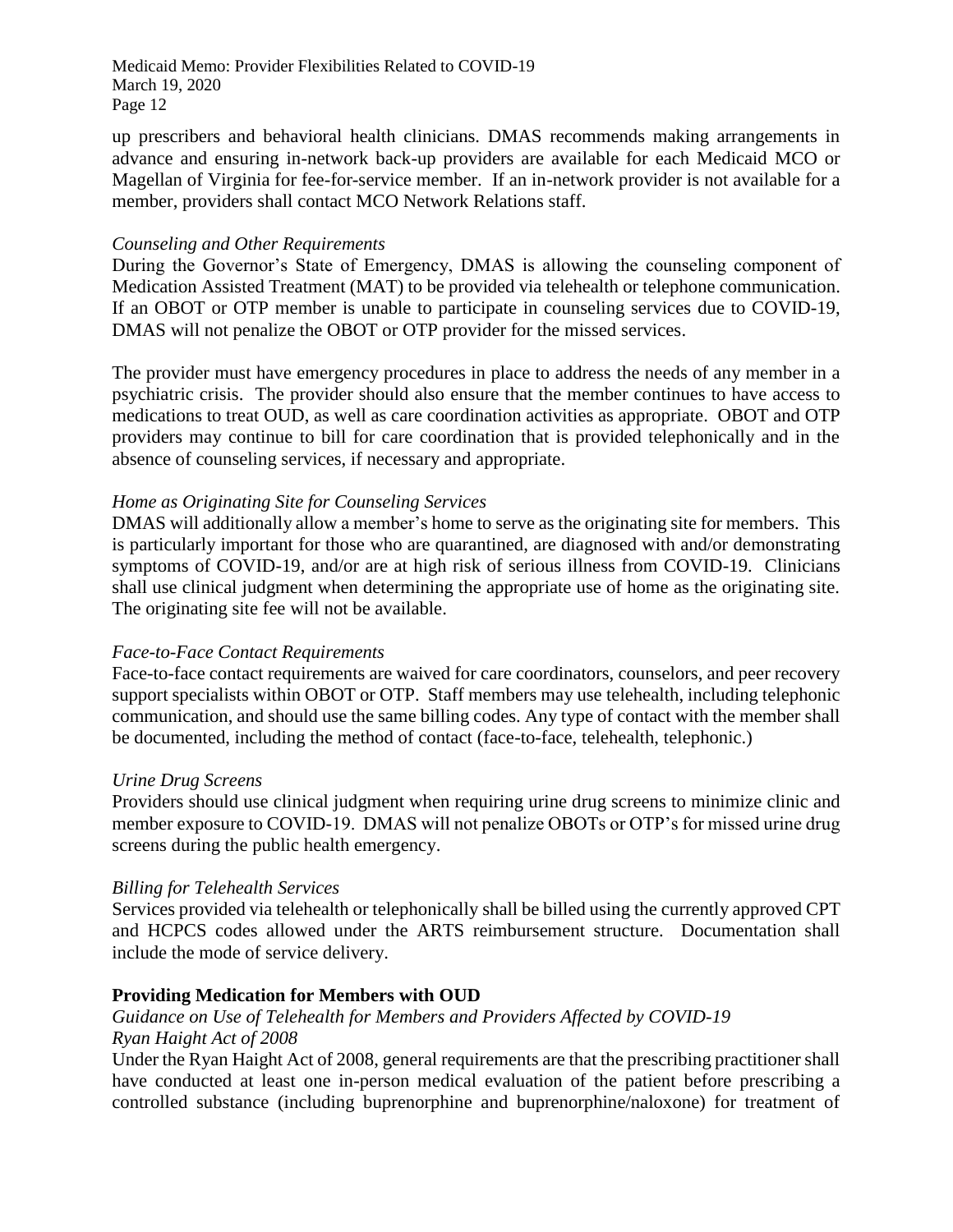addiction. However, during the federal Health and Human Services (HHS) Public Health Emergency, the Drug Enforcement Agency (DEA) has lifted the requirements under the Ryan Haight Act of 2008 for prescribing practitioner to have conducted at least one in-person medical evaluation of the patient before prescribing a controlled substance scheduled  $II - V$ , including buprenorphine and buprenorphine/naloxone for treatment of addiction.

For as long as the federal HHS designation of a public health emergency remains in effect, DEAregistered practitioners may issue prescriptions for controlled substances to patients for whom they have not conducted an in-person medical evaluation, provided all of the following conditions are met:

- The prescription is issued for a legitimate medical purpose by a practitioner acting in the usual course of his/her professional practice.
- The telemedicine communication is conducted using an audio-visual, real-time, two-way interactive communication system.
- The practitioner is acting in accordance with applicable Federal and State law. Provided the practitioner satisfies the above requirements, the practitioner may issue the prescription using any of the methods of prescribing currently available and in the manner set forth in the DEA regulations. Thus, the practitioner may issue a prescription either electronically (for schedules II-V) or by calling in an emergency schedule II prescription to the pharmacy, or by calling in a schedule III-V prescription to the pharmacy

(https://www.deadiversion.usdoj.gov/coronavirus.html).

# *Home Delivery of Medications*

There is nothing under federal law that prohibits delivery of medications from occurring, although resources to offer this level of service may vary by program. OTPs shall contact the State Opioid Treatment Authority (SOTA) for information on how to attain approval for take-home dosing.

# *Naloxone*

Providers are advised to write prescriptions for naloxone for members in case of interruptions in community-based distribution.

## *Preferred OBOT Prescription Management*

During the Governor's State of Emergency, DMAS asks Preferred OBOTS to consider giving individuals who are deemed 'clinically stable' longer prescription lengths of buprenorphinecontaining products, as permitted by the Virginia Board of Pharmacy. 'Clinically stable' should be determined by the prescribing provider's clinical judgment and care team. DMAS encourages providers to consider a minimum two-week supply of buprenorphine-containing products, and telehealth or telephonic follow up when clinically appropriate to lessen an individual's risk of coming into contact with persons who may be carrying the virus.

Providers should review proper prescription storage for the safety and well-being of members.

## *Sublocade and Vivitrol*

If a member is receiving subcutaneous buprenorphine (Sublocade) and cannot attend a clinic, providers can transition the member to sublingual buprenorphine (Suboxone) without additional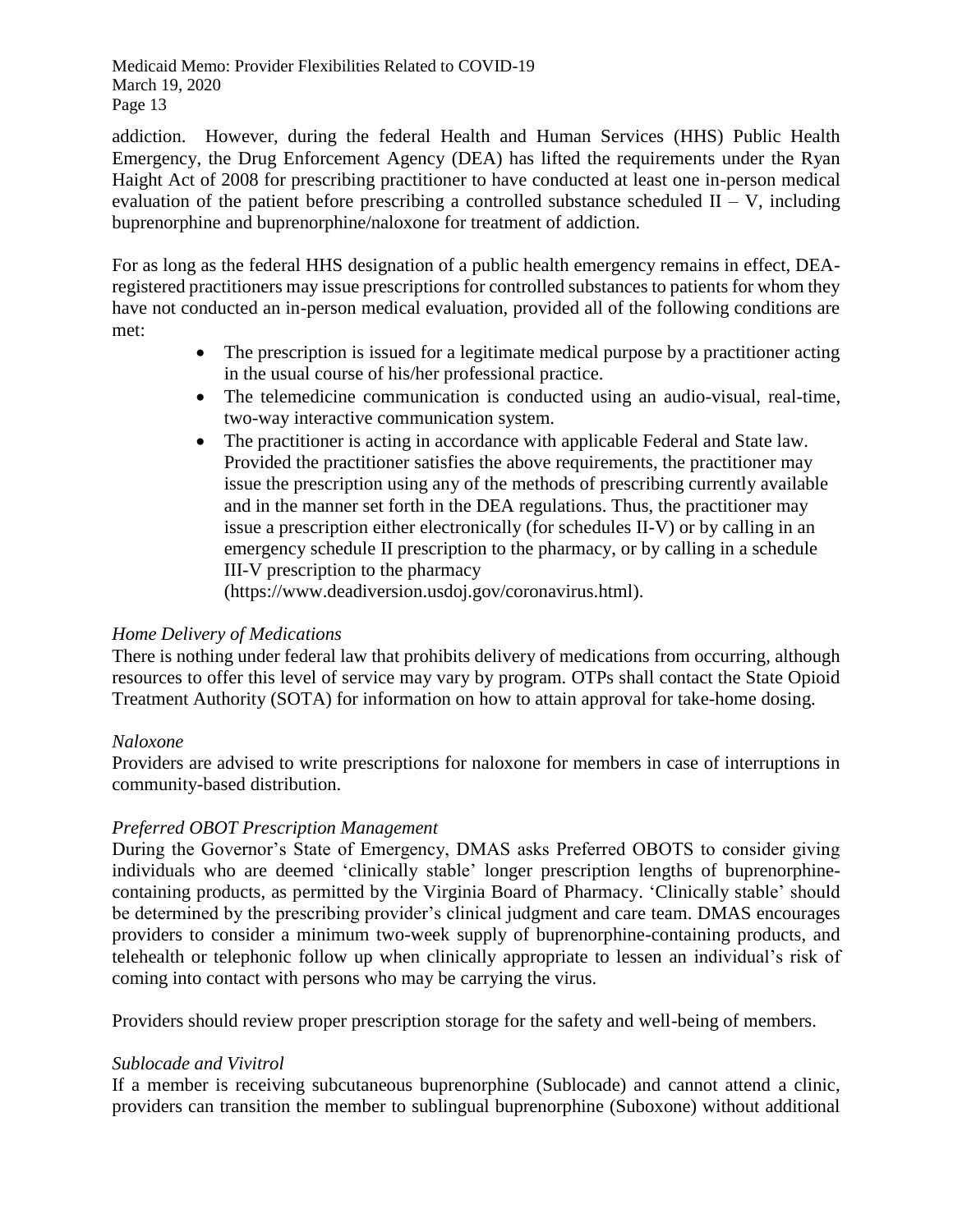in-person examinations. Similarly, members receiving intramuscular naltrexone (Vivitrol) may be transitioned to oral naltrexone without an additional examination."

#### *Billing Medicaid for Telehealth Services for Prescribing Medications*

Services provided via telehealth or telephone shall be billed using the currently approved CPT and HCPCS codes allowed under the ARTS [reimbursement structure.](http://www.dmas.virginia.gov/files/links/310/ARTS%20Reimbursement%20Structure%20(09.18.2019).pdf) Documentation shall include the mode of service delivery.

DMAS is waiving the requirement to use the specific telehealth billing codes in this time of emergency.

#### *Home as Originating Site*

Prior DMAS [telehealth](http://www.dmas.virginia.gov/files/links/5104/MSR%202019-295-001-W%20Attachment%20-%20Telemedicine%20Requirements%20for%20MAT%20OUD%20Bulletin%20V1.0%20dtd%20102319.pdf) guidance related to the prescribing of controlled substances for the treatment of addiction delivered via telehealth required a qualified provider and a telepresenter located at the originating site, as well as a qualified prescribing provider located at the remote site. DMAS will allow a member's home to serve as the originating site for prescription of buprenorphine in accordance with the Ryan Haight Act which allows exceptions in the event of a Public Health Emergency. This may be particularly important for members who are quarantined, are diagnosed with and/or demonstrating symptoms of COVID-19, and/or are at high risk of serious illness from COVID-19. Clinicians shall use clinical judgment when determining the appropriate use of home as the originating site. The originating site fee will not be available. (This does not apply for prescribing the initial dose of a controlled substance. Providers must follow the DEA requirements noted above for the initial visit.) For providers who are treating members in the home, contingency plans and emergency procedures shall be developed and documented.

## *In-Network Buprenorphine Waivered Practitioners*

Information contained in this section for MAT applies to in-network buprenorphine waivered practitioners. Please note that if providers are not approved as Preferred OBOT providers, care coordination is not a reimbursable service.

If you have additional questions about the SUD-specific portions of this memo, you may also email [SUD@dmas.virginia.gov](mailto:SUD@dmas.virginia.gov) in addition to the centralized access point for questions highlighted at the beginning of this memo.

## **Eligibility and Enrollment**

Several changes are being made to Eligibility and Enrollment policies and procedures to ensure continued coverage during this emergency. The agency's priority is to ensure continued coverage and access to coverage during this time. DMAS encourages uninsured patients to apply online [\(www.commonhelp.virginia.gov\)](http://www.commonhelp.virginia.gov/) as the fastest way to apply for care during an emergency. However, if patients experience interruptions in coverage or need corrections to their coverage during this time, please contact the centralized contact option highlighted at the beginning of this memo.

## **Fair Hearings and Appeals**

*Client Appeals* DMAS is making the following changes: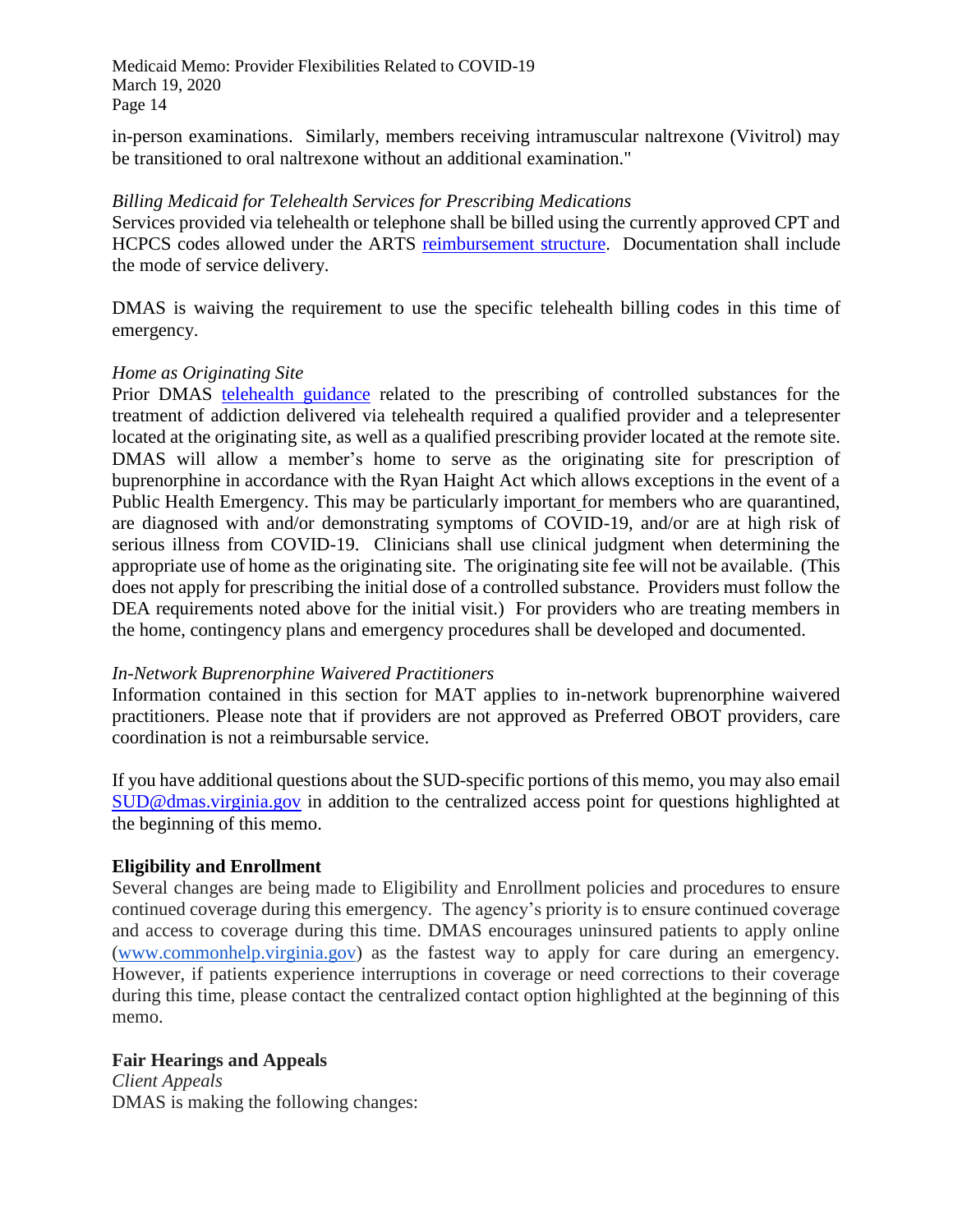- DMAS is seeking federal authority to accept client/member appeals filed during the COVID-19 emergency that miss the normal filing deadlines, and, if the authority is granted, those appeals will move forward as if the deadlines were met.
- For all appeals filed during the state of emergency, Medicaid members will automatically keep their health coverage and have access to Medicaid-covered medical services without any financial impact while the appeal is proceeding. Medicaid managed health plans will also approve continued coverage while their internal appeal process is underway.
- All DMAS State Fair Hearings will be conducted by telephone.
- DMAS will grant requests to reschedule hearings.
- Appeals may be submitted to DMAS via e-mail at [Appeals@DMAS.Virginia.Gov](mailto:Appeals@DMAS.Virginia.Gov)

Additionally, State Fair Hearing decisions may not be issued within the normal timeframe, depending on the length of the emergency.

## *Provider Appeals*

Pursuant to the Governor's Declaration of a State of Emergency issued on March 12, 2020 (Executive Order 51), the DMAS Director is authorized to waive state requirements and regulations. DMAS is exercising this authority for deadlines that govern provider appeals that are specified in the Code of Virginia and DMAS' provider appeal regulations. The following changes are being made:

- Providers affected by the COVID-19 emergency can request a hardship exemption to the normal deadline to file an appeal. The provider's request for an informal appeal or formal appeal must state an exemption is being requested and the reason for the exemption.
- Appeals may be submitted to DMAS via e-mail at [Appeals@DMAS.Virginia.Gov](mailto:Appeals@DMAS.Virginia.Gov)
- All deadlines after an appeal has been filed are extended for the period of the declaration of emergency. This applies to the following informal appeal deadlines: case summary, informal-fact-finding conference (IFFC), document submission after the IFFC, and the informal appeal decision. This also applies to the following formal appeal deadlines: documentary evidence, hearing date, post-hearing briefs, recommended decision, exceptions, and the Final Agency Decision. For example, if the declaration of emergency lasts 50 days, these deadlines are extended 50 days.
- All informal fact-finding conferences and formal hearings will be conducted by telephone during the period of emergency.

#### **Attachment A (Page 17): Table of Codes for Telehealth Attachment B (Page 18): Service Authorizations Extensions or Waivers \*\*\*\*\*\*\*\*\*\*\*\*\*\*\*\*\*\*\*\*\*\*\*\*\*\*\*\*\*\*\*\*\*\*\*\*\*\*\*\*\*\*\*\*\*\*\*\*\*\*\*\*\*\*\*\*\*\*\*\*\*\*\*\*\*\*\*\*\*\*\*\*\*\*\*\*\*\*\*\*\*\*\*\*\***

# **Medicaid Expansion Eligibility Verification**

Medicaid coverage for the new expansion adult group began January 1, 2019. Providers may use the Virginia Medicaid Web Portal and the Medicall audio response systems, as shown in the table below, to verify Medicaid eligibility and managed care enrollment, including for the new adult group. In the Virginia Medicaid Web Portal, individuals eligible in the Medicaid expansion covered group are shown as "MEDICAID EXP." If the individual is enrolled in managed care, the "MEDICAID EXP" segment will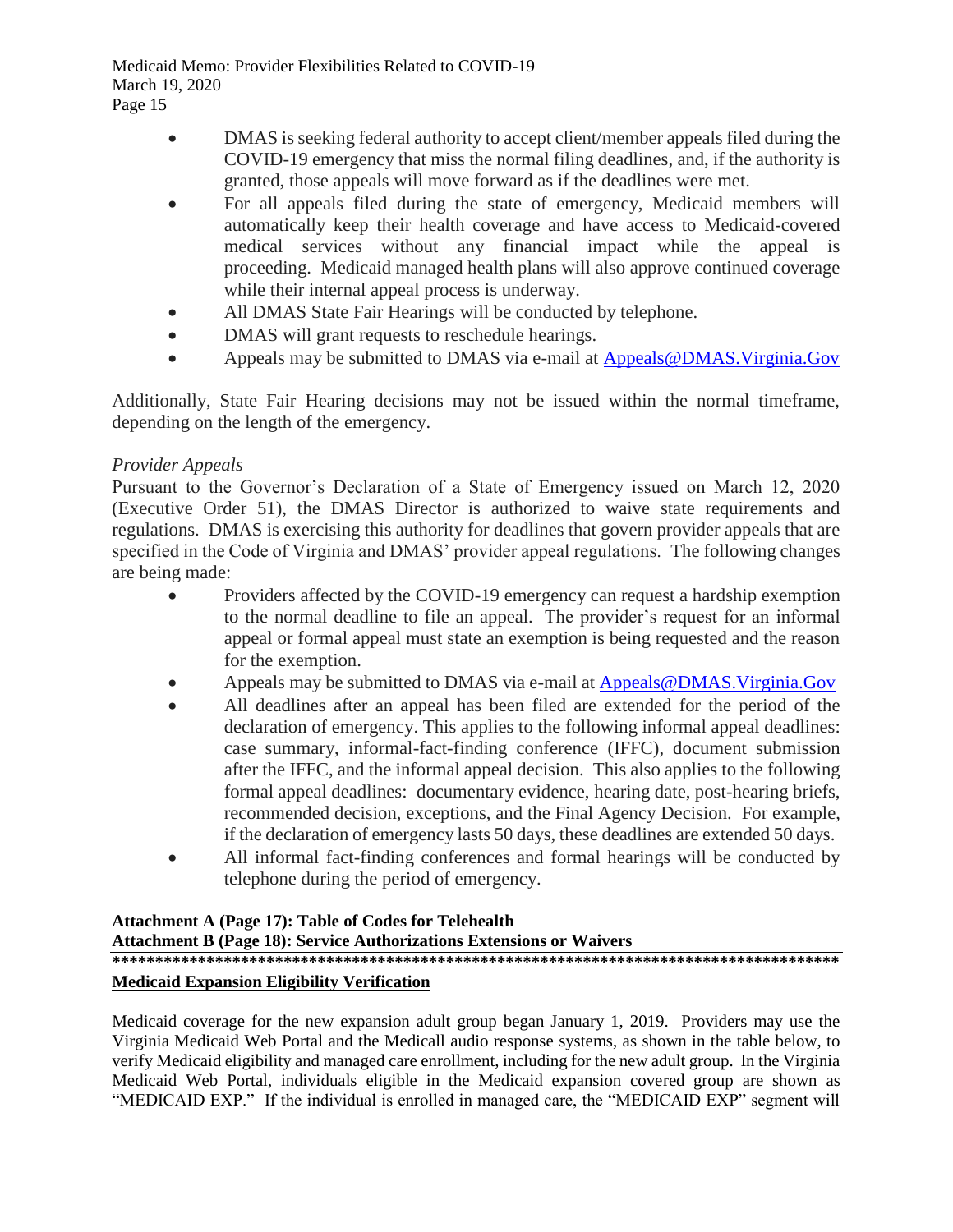be shown as well as the "MED4" (Medallion 4.0) or "CCCP" (CCC Plus) managed care enrollment segment. Eligibility and managed care enrollment information is also available through the DMAS Medicall eligibility verification system. Additional Medicaid expansion resources for providers are available on the DMAS Medicaid Expansion webpage at: [http://www.dmas.virginia.gov/#/medex.](http://www.dmas.virginia.gov/#/medex)

| <b>PROVIDER CONTACT INFORMATION &amp; RESOURCES</b>    |                                                                                                         |  |
|--------------------------------------------------------|---------------------------------------------------------------------------------------------------------|--|
| Virginia Medicaid Web Portal Automated                 | www.virginiamedicaid.dmas.virginia.gov                                                                  |  |
| <b>Response System (ARS)</b>                           |                                                                                                         |  |
| Member eligibility, claims status, payment status,     |                                                                                                         |  |
| service limits, service authorization status, and      |                                                                                                         |  |
| remittance advice.                                     |                                                                                                         |  |
| <b>Medicall (Audio Response System)</b>                | 1-800-884-9730 or 1-800-772-9996                                                                        |  |
| Member eligibility, claims status, payment status,     |                                                                                                         |  |
| service limits, service authorization status, and      |                                                                                                         |  |
| remittance advice.                                     |                                                                                                         |  |
| <b>KEPRO</b>                                           | https://providerportal.kepro.com                                                                        |  |
| Service authorization information for fee-for-         |                                                                                                         |  |
| service members.                                       |                                                                                                         |  |
| <b>Managed Care Programs</b>                           |                                                                                                         |  |
|                                                        | Medallion 4.0, Commonwealth Coordinated Care Plus (CCC Plus), and the Program of All-Inclusive          |  |
|                                                        | Care for the Elderly (PACE). In order to be reimbursed for services provided to a managed care enrolled |  |
|                                                        | individual, providers must follow their respective contract with the managed care plan/PACE             |  |
|                                                        | provider. The managed care plan may utilize different guidelines than those described for Medicaid fee- |  |
| for-service individuals.                               |                                                                                                         |  |
| <b>Medallion 4.0 Managed Care Program</b>              | http://www.dmas.virginia.gov/#/med4                                                                     |  |
| <b>CCC Plus Managed Care Program</b>                   | http://www.dmas.virginia.gov/#/cccplus                                                                  |  |
| <b>PACE Program</b>                                    | http://www.dmas.virginia.gov/#/longtermprograms                                                         |  |
| <b>Magellan Behavioral Health</b>                      | www.MagellanHealth.com/Provider                                                                         |  |
| Behavioral Health Services Administrator, check        | For credentialing and behavioral health service                                                         |  |
| eligibility, claim status, service limits, and service | information, visit:                                                                                     |  |
| authorizations for fee-for-service members.            | www.magellanofvirginia.com, email:                                                                      |  |
|                                                        | VAProviderQuestions@MagellanHealth.com,or                                                               |  |
|                                                        | call: 1-800-424-4046                                                                                    |  |
| <b>Provider HELPLINE</b>                               | 1-804-786-6273                                                                                          |  |
| Monday-Friday 8:00 a.m.-5:00 p.m. For provider         | 1-800-552-8627                                                                                          |  |
| use only, have Medicaid Provider ID Number             |                                                                                                         |  |
| available.                                             |                                                                                                         |  |
|                                                        | aetnabetterhealth.com/virginia                                                                          |  |
| Aetna Better Health of Virginia                        | 1-800-279-1878                                                                                          |  |
|                                                        |                                                                                                         |  |
|                                                        | www.anthem.com/vamedicaid                                                                               |  |
| Anthem HealthKeepers Plus                              | 1-800-901-0020                                                                                          |  |
|                                                        |                                                                                                         |  |
|                                                        | www.MCCofVA.com                                                                                         |  |
| Magellan Complete Care of Virginia                     | 1-800-424-4518 (TTY 711) or 1-800-643-2273                                                              |  |
|                                                        |                                                                                                         |  |
| <b>Optima Family Care</b>                              | 1-800-881-2166                                                                                          |  |
|                                                        | Uhccommunityplan.com/VA and                                                                             |  |
| <b>United Healthcare</b>                               | myuhc.com/communityplan                                                                                 |  |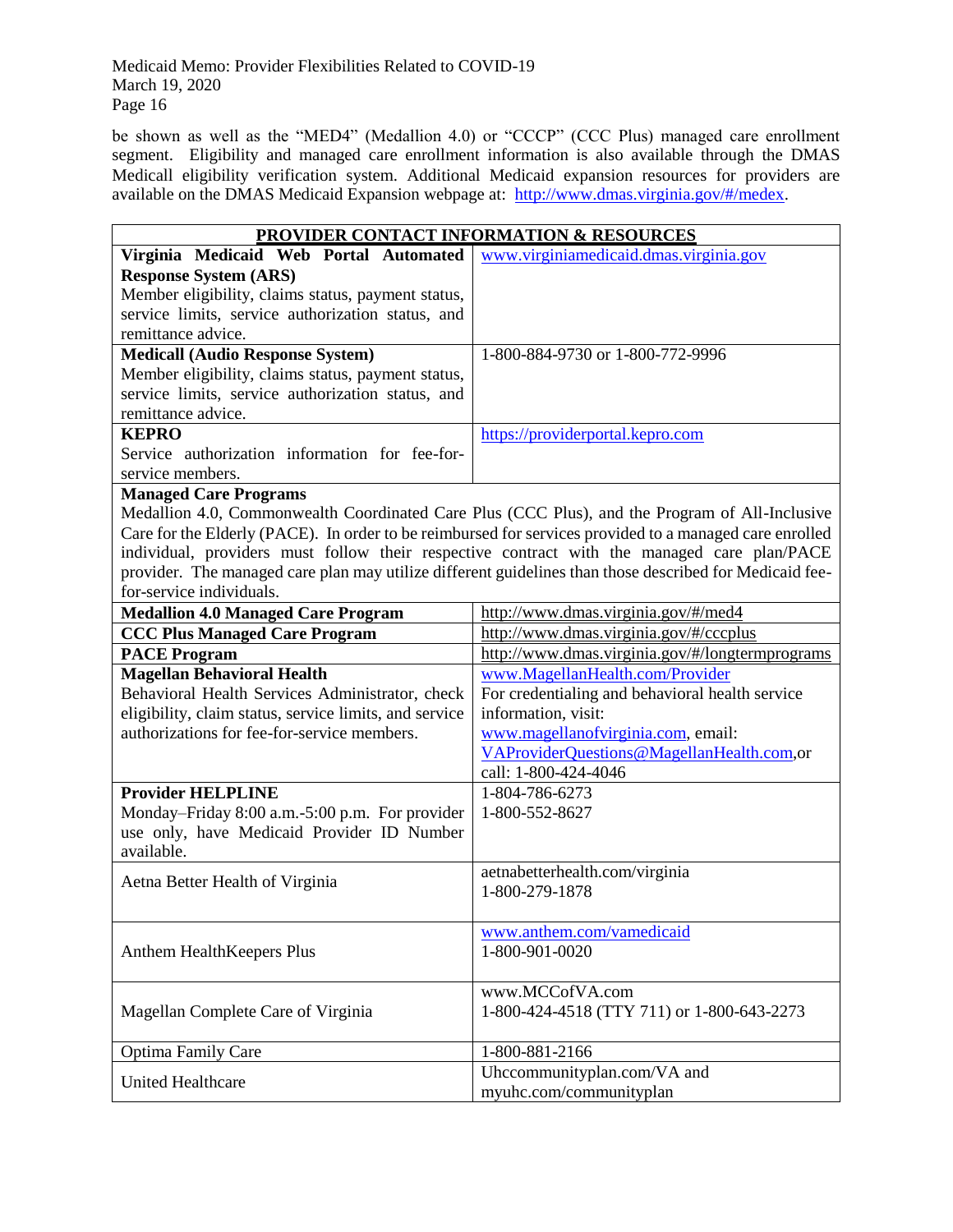|                  | 1-844-752-9434, TTY 711    |
|------------------|----------------------------|
| Virginia Premier | 1-800-727-7536 (TTY: 711), |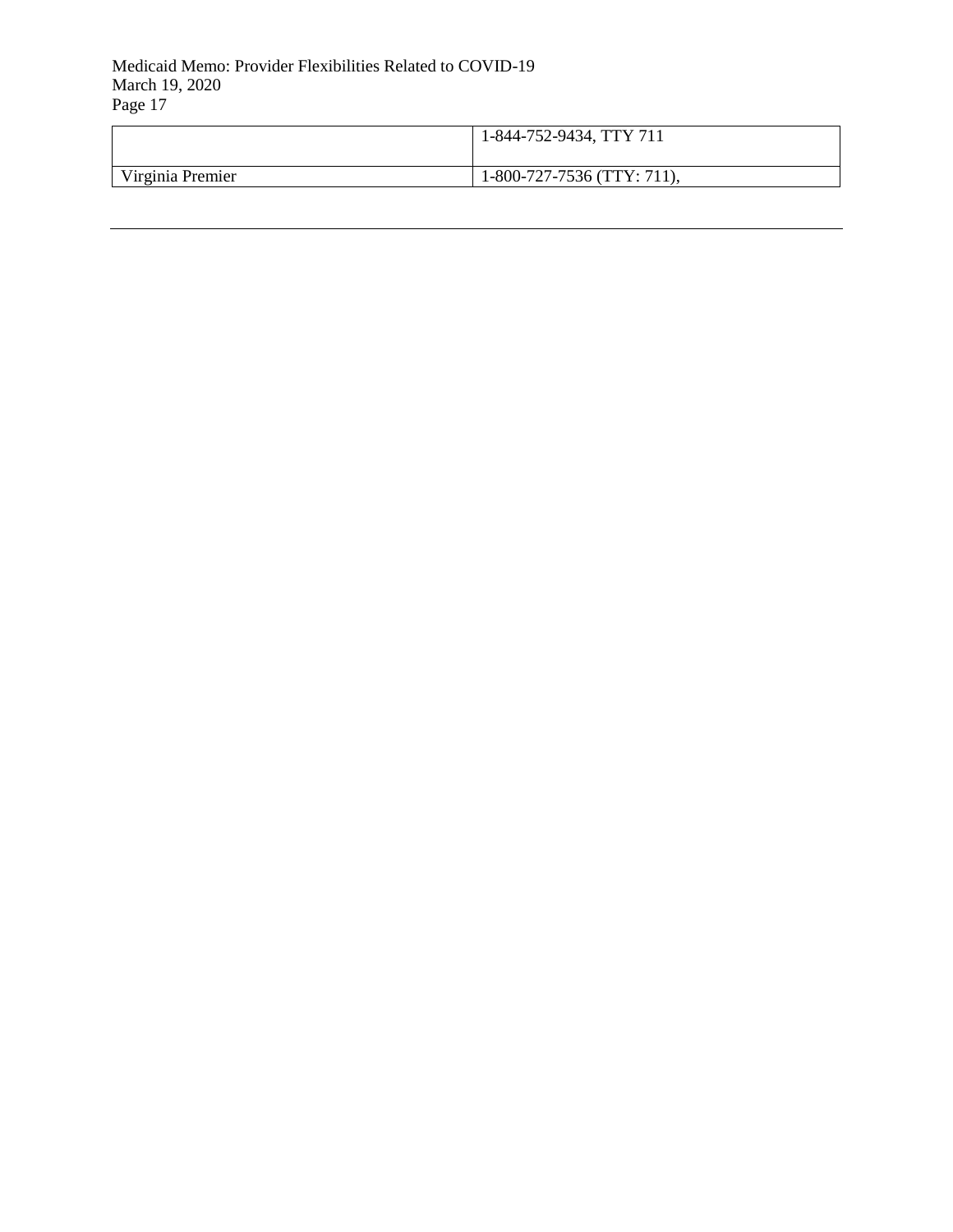# **Attachment A**

# **Table of Codes for Telehealth.**

| <b>CODE</b> | <b>DEFINITION</b>                | Provider       |
|-------------|----------------------------------|----------------|
|             |                                  | Type/Specialty |
| 99201       | Initial and subsequent E&M       | MD: 020/000    |
|             | office visit or other outpatient | NP: 023/000    |
| 99205       | visit                            | FQHC: 052/000  |
| 99211-      |                                  | RHC: 053/000   |
| 99215       |                                  | Health Dept.:  |
|             |                                  | 051/000        |
| 99221-      | Initial and subsequent hospital  | MD: 020/000    |
| 99223       | care                             | NP: 023/000    |
| 99231-      |                                  | FOHC: 052/000  |
| 99233       |                                  | RHC: 053/000   |
|             |                                  | Health Dept.:  |
|             |                                  | 051/000        |
| Q3014       | <b>Telemedicine Facility Fee</b> | MD: 020/000    |
|             |                                  | NP: 023/000    |
|             |                                  | FQHC: 052/000  |
|             |                                  | RHC: 053/000   |
|             |                                  | Health Dept.:  |
|             |                                  | 051/000        |
| 99304-      | Initial and subsequent physician | MD: 020/000    |
| 99306       | nursing home care                | NP: 023/000    |
| 99307-      |                                  | FQHC: 052/000  |
| 99310       |                                  | RHC: 053/000   |
|             |                                  | Health Dept.:  |
|             |                                  | 051/000        |
| 99354-      | Prolonged service office         | MD: 020/000    |
| 99355       | Prolonged service inpatient      | NP: 023/000    |
| 99356-      |                                  | FQHC: 052/000  |
| 99357       |                                  | RHC: 053/000   |
|             |                                  | Health Dept.:  |
|             |                                  | 051/000        |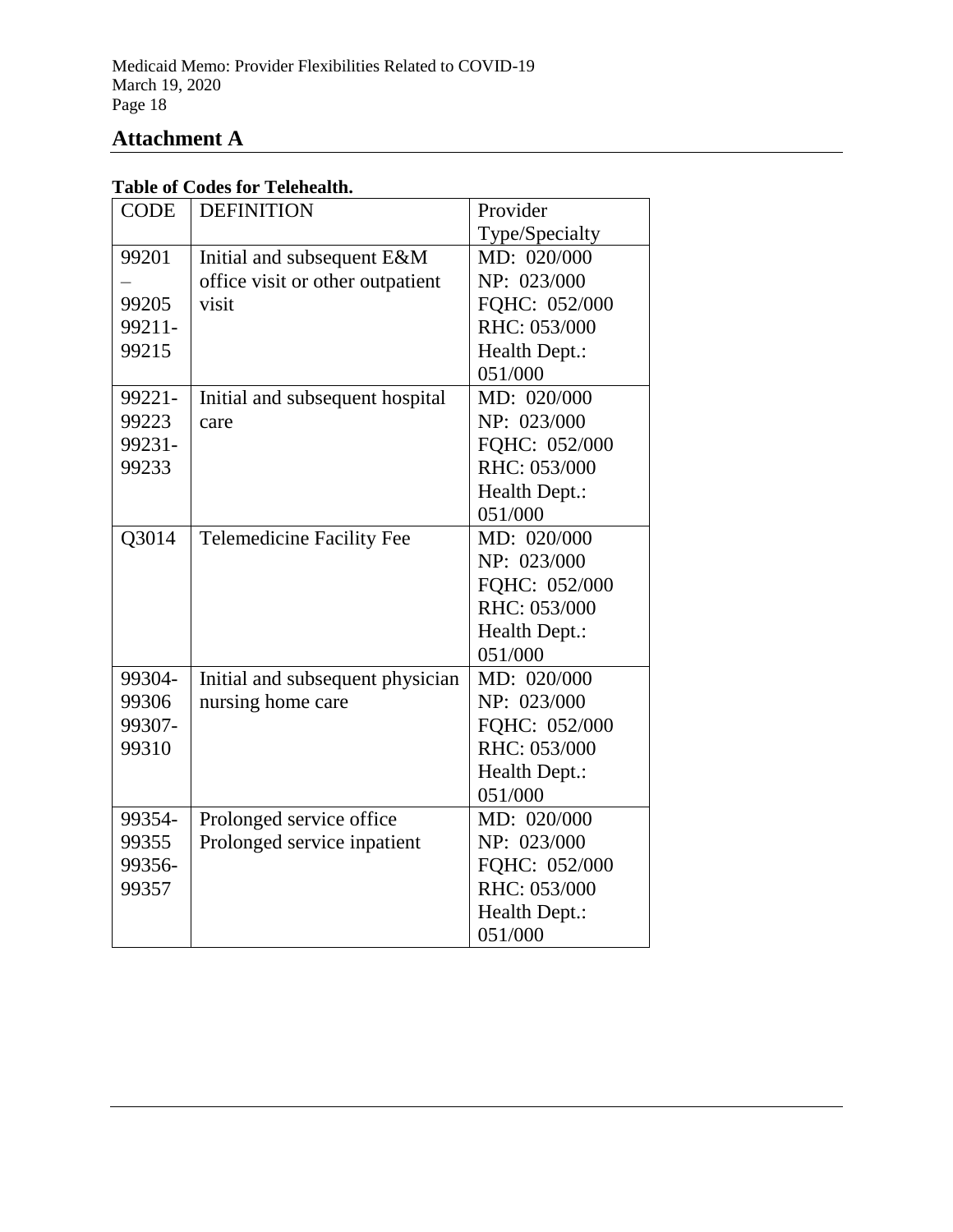# **ATTACHMENT B**

# **Service Authorizations Extensions or Waivers for the Following Services:**

## CCC Plus, EPSDT, and DD Waiver

| CCC Plus and EPSDT Services-Extend SA for 60 days |            |                                                  |
|---------------------------------------------------|------------|--------------------------------------------------|
| <b>HCPCS</b><br>Code                              | <b>Mod</b> | <b>Description</b>                               |
| T1019                                             |            | Agency directed personal care                    |
| S5126                                             |            | Consumer directed personal care                  |
| T1005                                             |            | Agency respite                                   |
| S5150                                             |            | Consumer directed respite                        |
| S9125                                             | ТE         | Skilled respite                                  |
| S5160                                             |            | <b>PERS</b> installation                         |
| H <sub>2021</sub>                                 |            | <b>PERS</b> nursing                              |
| S5161                                             |            | <b>PERS monitoring</b>                           |
| S5185                                             |            | PERS medication monitoring                       |
| S9123                                             |            | <b>EPSDT Private Duty Nursing-RN</b>             |
| S9124                                             |            | <b>EPSDT Private Duty Nursing-LPN</b>            |
| G0493                                             |            | EPSDT Private Duty Nursing-Congregate-RN         |
| G0494                                             |            | <b>EPSDT Private Duty Nursing-Congregate-LPN</b> |

| DD Waiver Services-Extend SA for 60 days |                |                                 |
|------------------------------------------|----------------|---------------------------------|
| <b>HCPCS</b><br>Code                     | <b>Mod</b>     | <b>Description</b>              |
| T1019                                    |                | Agency directed personal care   |
| S5126                                    |                | Consumer directed personal care |
| T1005                                    |                | Agency respite                  |
| S5150                                    |                | Consumer directed respite       |
| S5135                                    |                | <b>Agency Companion</b>         |
| S5136                                    |                | Consumer directed Companion     |
| T2032                                    | U1             | Independent Living              |
| H0043                                    |                | <b>Supported Living</b>         |
| H <sub>2014</sub>                        | U1             | In Home Supports Tier 1         |
| H2014                                    | U <sub>2</sub> | In Home Supports Tier 2         |
| H2014                                    | U3             | In Home Supports Tier 3         |
| H <sub>2022</sub>                        | <b>UA</b>      | <b>Group Home Tiered</b>        |
| H2022                                    | U <sub>2</sub> | <b>Group Home Tiered</b>        |
| H2022                                    | U <sub>3</sub> | <b>Group Home Tiered</b>        |
| H <sub>2022</sub>                        | U <sub>4</sub> | <b>Group Home Tiered</b>        |
| H2022                                    | U <sub>5</sub> | <b>Group Home Tiered</b>        |
| H2022                                    | U <sub>6</sub> | <b>Group Home Tiered</b>        |
| H2022                                    | U <sub>7</sub> | <b>Group Home Tiered</b>        |
| H2022                                    | U8             | <b>Group Home Tiered</b>        |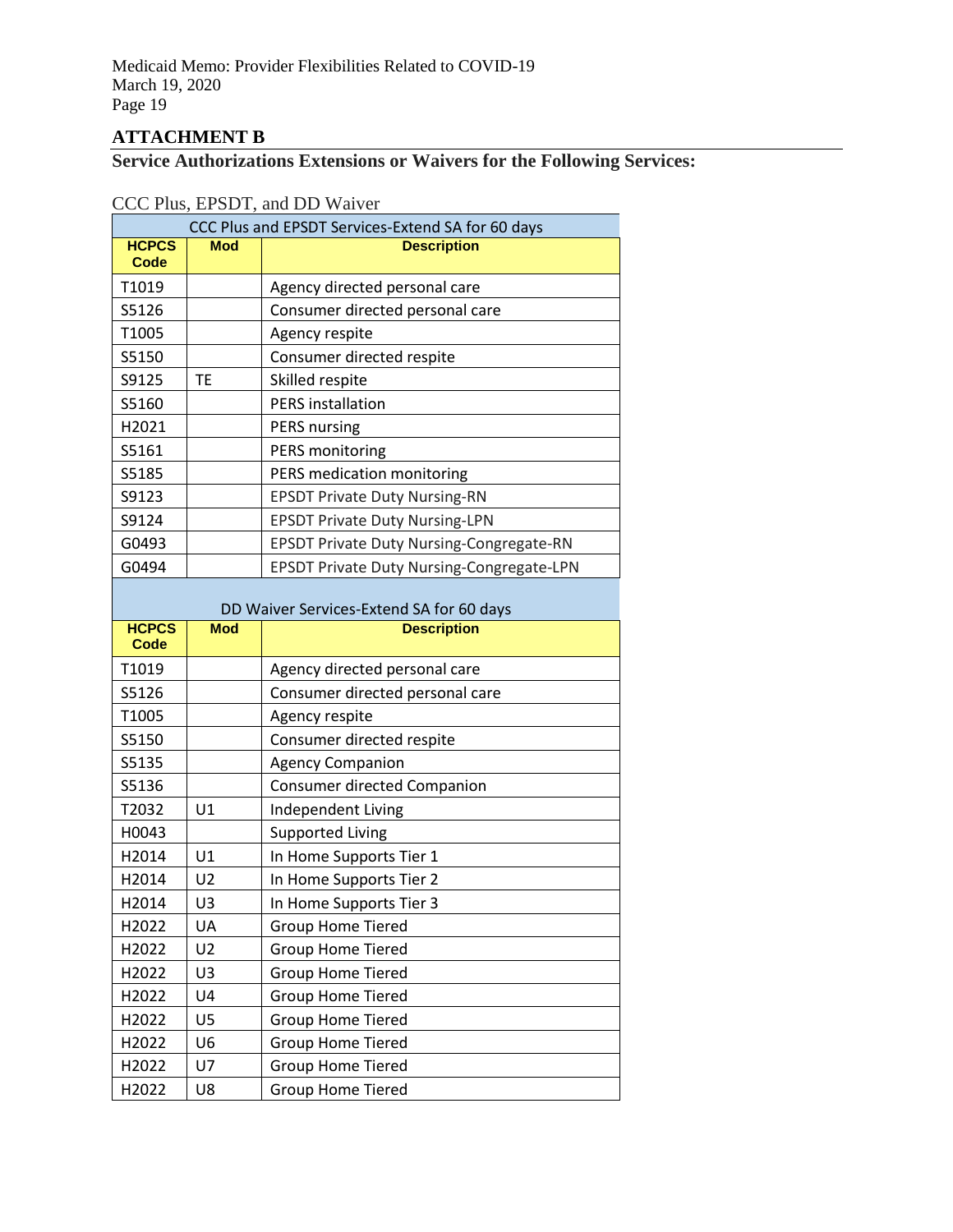| H2022                | <b>Group Home Tiered</b>     |
|----------------------|------------------------------|
| $\overline{1}$ T2033 | <b>Sponsored Residential</b> |

Scans

| Waive SA for 60 days |            |                                     |
|----------------------|------------|-------------------------------------|
| <b>CPT</b><br>Code   | <b>Mod</b> | <b>Description</b>                  |
| 71250                |            | COMPUTED TOMOGRAPHY, THORAX; WITHOU |
| 71260                |            | COMPUTED TOMOGRAPHY, THORAX; WITH C |
| 71270                |            | CT THORAX W/O & W/DYE               |
| 71275                |            | <b>CT ANGIOGRAPHY CHEST</b>         |

Service Authorization Waived for Home Health:

0550 Skilled Nursing Assessment

0551 Skilled Nursing Care, Follow-Up Care

0559 Skilled Nursing Care, Comprehensive Visit

0571 Home Health Aide Visit

0424 Physical Therapy, Home Health Assessment

0421 Physical Therapy, Home Health Follow-UP Visit

0434 Occupational Therapy, Home Health Assessment

0431 Occupational Therapy, Home Health Follow-Up Visit

0444 Speech-Language Services, Home Health Assessment

0441 Speech Language Services, Home Health Follow-Up Visit

0542 Non-Emergency Transportation, Per Mile

Durable Medical Equipment:

| <b>HCPCS</b><br>Code | <b>Description</b>                                                                                              |
|----------------------|-----------------------------------------------------------------------------------------------------------------|
|                      | <b>Respiratory</b>                                                                                              |
| E0618                | Apnea Monitor without recording feature                                                                         |
| E0619                | Apnea Monitor with recording feature                                                                            |
| A4604                | Tubing with integrated heating element for use with<br>positive airway pressure device                          |
| A4608                | Transtracheal oxygen catheter, each                                                                             |
| A7025                | High Frequency chest wall oscillation system vest,<br>replacement for with patient owned equipment, each        |
| A7026                | High Frequency chest wall oscillation system hose,<br>replacement for use with patient owned equipment,<br>each |
| A7044                | Oral interface used with positive airway pressure<br>device, each                                               |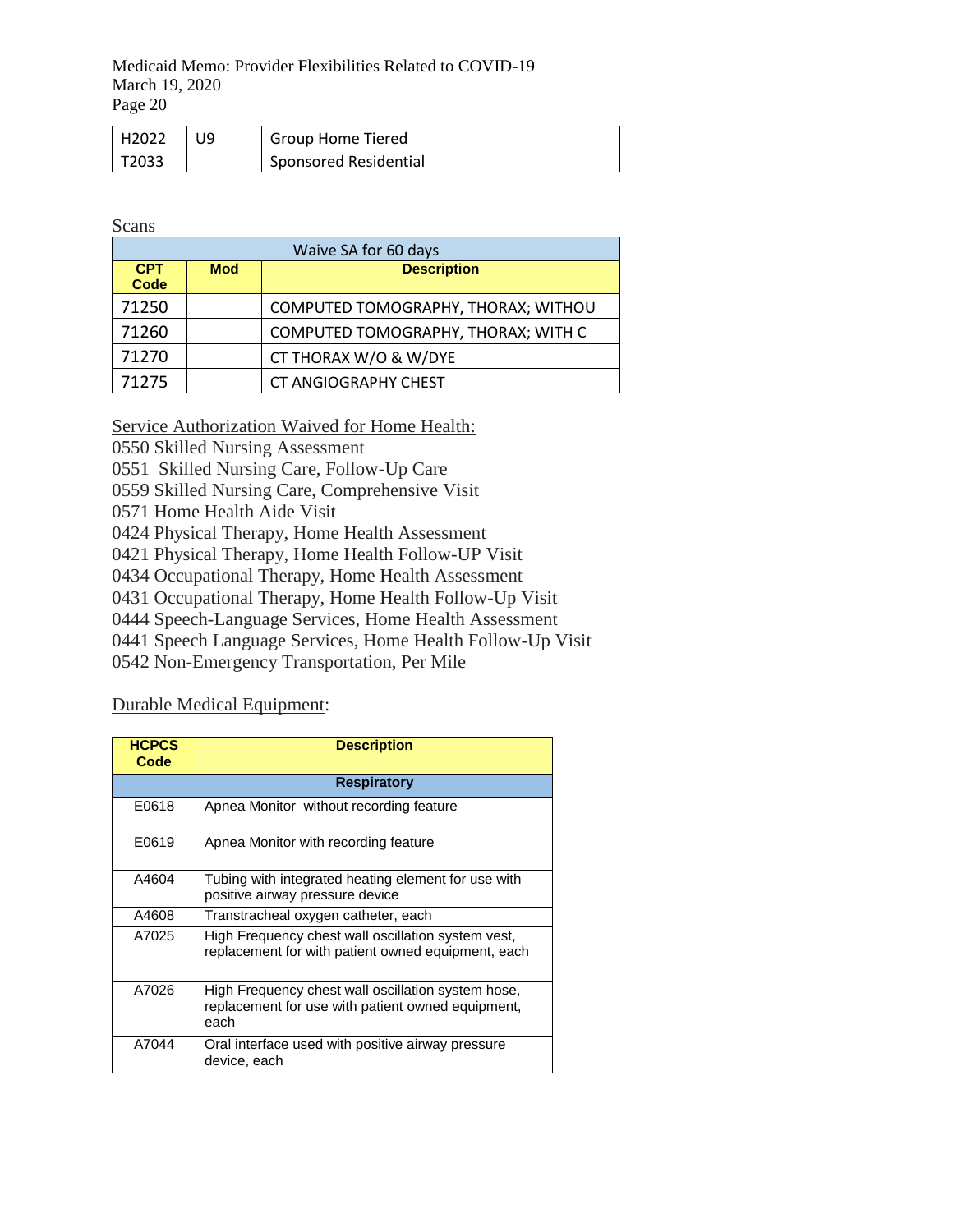| E0430    | Portable Gaseous Oxygen System, purchase,<br>Includes Regulator, flowmeter, humidifier, cannula or<br>mask, and tubing                                                                                                                                                  |
|----------|-------------------------------------------------------------------------------------------------------------------------------------------------------------------------------------------------------------------------------------------------------------------------|
| E0433 RR | Portable liquid liquid oxygen system, rental; home<br>liquefier used to fill portable liquid oxygen containers,<br>includes portable containers, regulator, flowmeter,<br>humidifier, cannula or mask and tubing, with or without<br>supply reservoir and gauge         |
| E0435    | Portable liquid oxygen system, purchase, includes<br>portable container, supply reservoir, flowmeter,<br>humidifier, contents gauge, cannula or mask, tubing,<br>and refill adapter                                                                                     |
| E0441    | Stationary oxygen contents, gaseous, 1 month supply<br>$= 1$ unit                                                                                                                                                                                                       |
| E0444    | Portable oxygen contents, liquid, one month's supply =<br>1 unit                                                                                                                                                                                                        |
| E0447    | Portable oxygen contents, liquid, one month's supply =<br>1 unit, prescribed amount at rest or nighttime exceeds<br>4 liters per minute (lpm)                                                                                                                           |
| E0445    | Oximeter device for measuring blood oxygen levels,<br>non-invasively                                                                                                                                                                                                    |
| E0445 RR | Oximeter device for measuring blood oxygen levels,<br>non-invasively                                                                                                                                                                                                    |
| E0465    | Home ventilator, any type, used with invasive<br>interface, (e.g., tracheostomy tube)                                                                                                                                                                                   |
| E0465 RR | Home ventilator, any type, used with invasive<br>interface, (e.g., tracheostomy tube)                                                                                                                                                                                   |
| E0466    | Home ventilator, any type, used with non-invasive<br>interface, (e.g., mask, chest shell)                                                                                                                                                                               |
| E0466 RR | Home ventilator, any type, used with non-invasive<br>interface, (e.g., mask, chest shell)                                                                                                                                                                               |
| E0467    | Home Ventilator, multi-function respiratory device, also<br>performs any or all of the additional functions of<br>oxygen concentration, drug nebulization, aspiration,<br>and cough stimulation, includes all accessories,<br>components and supplies for all functions |
| E0467    | Home Ventilator, multi-function respiratory device, also<br>performs any or all of the additional functions of<br>oxygen concentration, drug nebulization, aspiration,<br>and cough stimulation, includes all accessories,<br>components and supplies for all functions |
| E0457    | Chest shell (cuirass)                                                                                                                                                                                                                                                   |
| E0457 RR | Chest shell (cuirass)                                                                                                                                                                                                                                                   |
| E0460    | Negative pressure ventilator, portable or stationary                                                                                                                                                                                                                    |
| E0461 RR | Volume ventilator, stationary or portable, with backup<br>rate feature, used with non-invasive interface                                                                                                                                                                |
| E0470    | Respiratory Assist Device, bi-level pressure capability,<br>w/out backup rate feature, used w/noninvasive<br>interface e.g. nasal or facial mask.                                                                                                                       |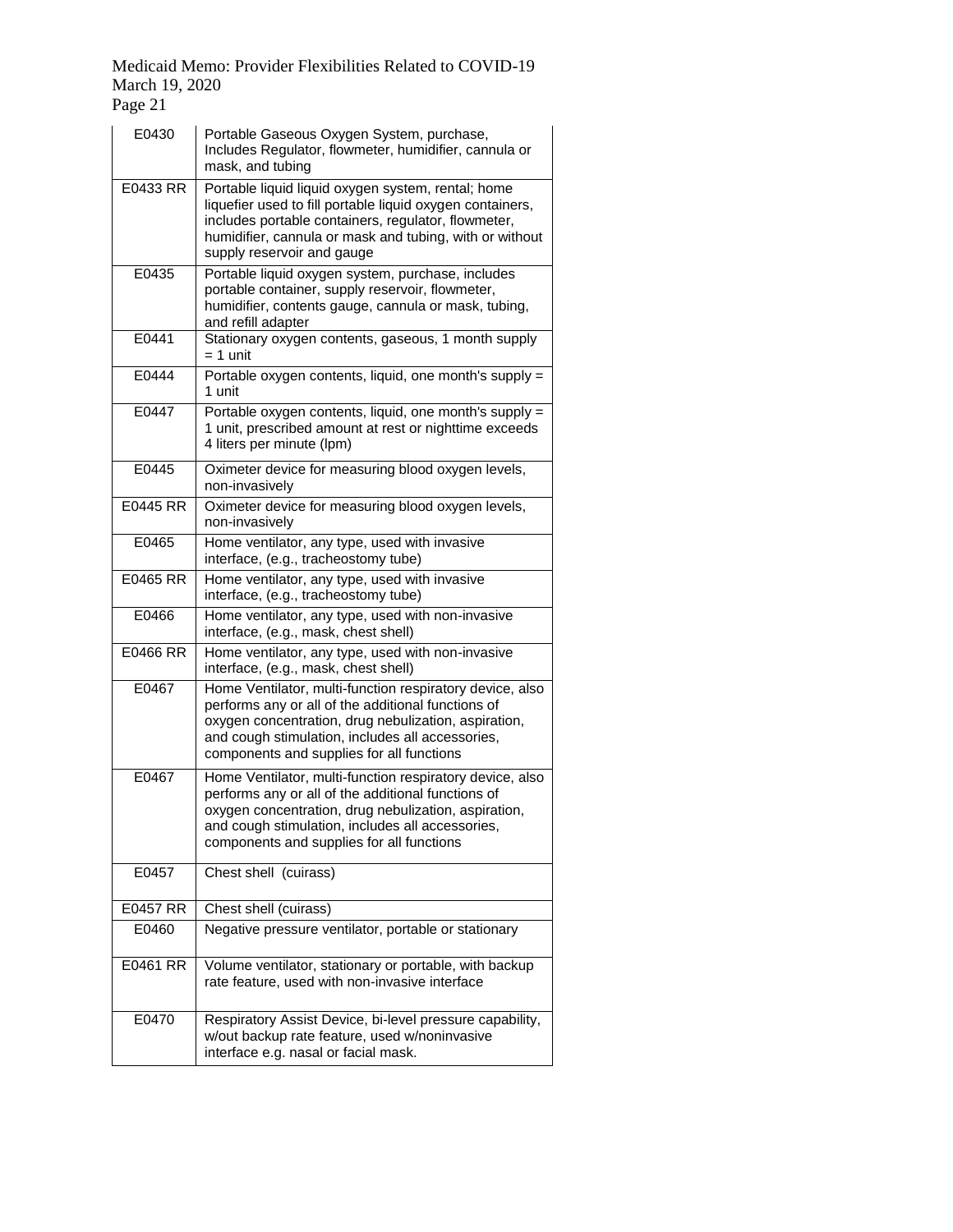| E0470 RR | Respiratory Assist Device, bi-level pressure capability,<br>w/out backup rate feature, used w/noninvasive<br>interface e.g. nasal or facial mask.                                                                             |
|----------|-------------------------------------------------------------------------------------------------------------------------------------------------------------------------------------------------------------------------------|
| E0471    | Respiratory assist device, bi-level pressure capability,<br>w/backup rate feature, used w/noninvasive interface,<br>eg. Nasal or facial mask                                                                                  |
| E0471 RR | Respiratory assist device, bi-level pressure capability,<br>w/backup rate feature, used w/noninvasive interface,<br>eg. Nasal or facial mask                                                                                  |
| E0472    | Respiratory Assist Device, bi-level pressure capability,<br>with backup rate feature, used with invasive interface,<br>e.g. tracheostomy tube (intermittent assist device with<br>continuous positive airway pressure device) |
| E0472 RR | Respiratory Assist Device, bi-level pressure capability,<br>with backup rate feature, used with invasive interface,<br>e.g. tracheostomy tube (intermittent assist device with<br>continuous positive airway pressure device) |
| E0480    | Percussor, Electric Or Pneumatic, Home Model                                                                                                                                                                                  |
| E0480 RR | Percussor, Electric Or Pneumatic, Home Model                                                                                                                                                                                  |
| E0482    | Cough stimulating device                                                                                                                                                                                                      |
| E0482 RR | Cough stimulating device                                                                                                                                                                                                      |
| E0483    | High frequency chest wall oscillation system, includes<br>all accessories and supplies, each                                                                                                                                  |
| E0483 RR | High frequency chest wall oscillation system, includes<br>all accessories and supplies, each                                                                                                                                  |
| E0500    | IPPB Machine, all types, w/built-in nebulization;<br>manual or automatic valves; internal or external power<br>source                                                                                                         |
| E0500 RR | IPPB Machine, all types, w/built-in nebulization;<br>manual or automatic valves; internal or external power<br>source                                                                                                         |
| E0565    | Compressor, air power source for equipment which is<br>not self contained or cylinder driven                                                                                                                                  |
| E0565 RR | Compressor, air power source for equipment which is<br>not self contained or cylinder driven                                                                                                                                  |
| E0575    | Nebulizer, Ultra-Sonic large volume                                                                                                                                                                                           |
| E0575 RR | Nebulizer, Ultra-Sonic large volume                                                                                                                                                                                           |
| E0601    | Continuous Positive Airway Pressure (CPAP) Device                                                                                                                                                                             |
| E0601 RR | Continuous Positive Airway Pressure (CPAP) Device                                                                                                                                                                             |
| E1352    | Oxygen accessory, flow regulator capable of positive<br>inspiratory pressure                                                                                                                                                  |
| E1353    | Regulator                                                                                                                                                                                                                     |
| E1355    | Stand/Rack                                                                                                                                                                                                                    |